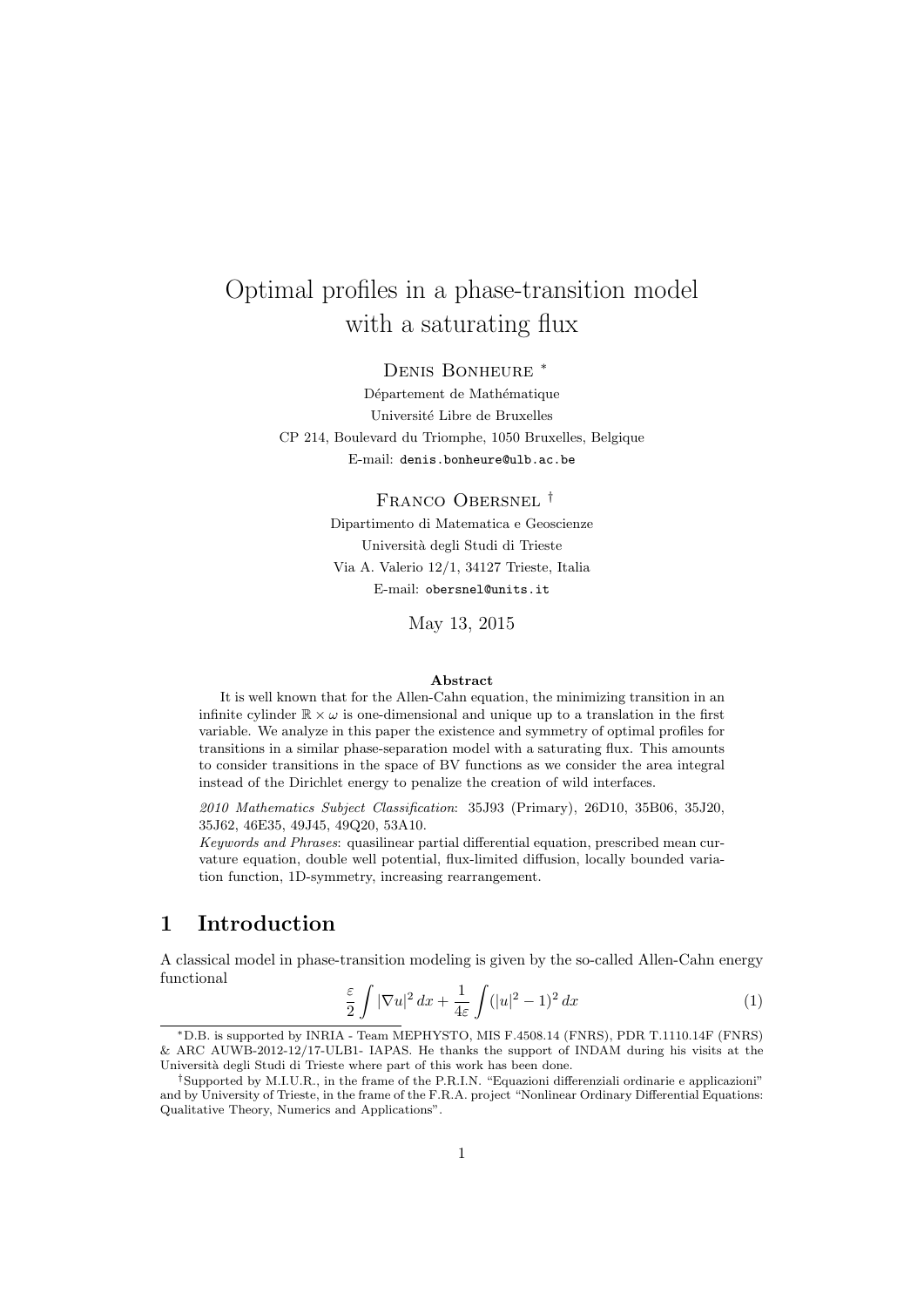where u is a scalar function taking values between  $-1$  and  $+1$ . This energy functional is used to describe the pattern and the separation of the (stable) phases  $\pm 1$  of a substance or a material within the van der Waals-Cahn-Hilliard gradient theory of phase transitions [\[16\]](#page-25-0). For instance, it has important physical applications in the study of interfaces in both gasses and solids, e.g. for binary metallic alloys [\[3\]](#page-25-1) or bi-phase separation in fluids [\[41\]](#page-27-0). In this model the function u describes the pointwise state of the material or the fluid. The constant equilibria corresponding to the global minimum points  $\pm 1$  of the potential  $\frac{1}{4}(|u|^2-1)^2$  are called the pure phases, whereas other configurations u represent mixed states and, if asymptotic to  $\pm 1$ , they describe phase transitions.

Let us mention that the Allen-Cahn energy functional is relevant too in the theory of superconductors and superfluids where it appears as a Ginzburg-Landau free energy functional,  $u$  being then a complex-valued function, see e.g.  $[11]$ , as well as in cosmology [\[28\]](#page-26-0) where the motivation is the detection of the shape of the interfaces which "separate" the different regions of the universe which possibly arose from the big-bang.

The classical van der Waals-Cahn-Hilliard theory postulates that interface formation is driven by a variational principle, namely the pattern is the outcome of the minimization of the potential energy. This is clearly not satisfactory since any pattern that takes the values  $\pm 1$  only minimizes the potential energy  $\frac{1}{4\varepsilon} \int (|u|^2 - 1)^2 dx$  so that the separation between the two phases could be as complicated as we want and dramatically non-smooth patterns occur. Since such wild patterns are not observed in experiments, one has to modify the model and a classical way consists in penalizing the creation of unnecessary interfaces by adding a gradient term such as  $\frac{\varepsilon}{2} \int |\nabla u|^2 dx$ . The parameter  $\varepsilon$  accounts somehow for the thickness of the interface. A function  $u$  which minimizes the full energy functional now tries to minimize the potential energy without creating too many interfaces since this would increase the gradient term. So basically, the presence of the gradient term has a smoothing effect on the phase separation. To recover the van der Waals-Cahn-Hilliard theory, one then let  $\varepsilon$  go to zero. It has been shown that the level sets of the minimizers then approach (in a suitable way) hypersurfaces of least possible area [\[34,](#page-26-1) [35,](#page-26-2) [36,](#page-27-1) [14\]](#page-25-3), meaning that the optimal profiles tend to minimize the potential energy and the area of the interfaces.

In a series of papers (see, e.g., [\[38,](#page-27-2) [12,](#page-25-4) [32\]](#page-26-3)) it was pointed out that, in some realistic diffusion processes, characterized for small gradients by linear gradient-flux relations, the flux response to an increase of gradients is expected to slow down and ultimately to approach saturation at large gradients. Accordingly, it was proposed in these contexts to penalize interfaces by a gradient term which is still quadratic for small values of the norm of the gradient but asymptotically linear. A simple model is given by the area integral

$$
\int \sqrt{1+|\nabla u|^2} \, dx.
$$

When the saturation of the diffusion flux is incorporated into these processes, it may cause a fundamental change in the morphology of the ensuing response. It may happen in particular that transitions connecting the equlibrium states may, when the potential exceeds a critical threshold, exhibit one or more discontinuities. In [\[32\]](#page-26-3) a detailed numerical analysis of the morphology of the responses was performed for the Euler-Lagrange equation of the one-dimensional model

<span id="page-1-0"></span>
$$
(u'/\sqrt{1+u'^2})' = F'(u),
$$
\n(2)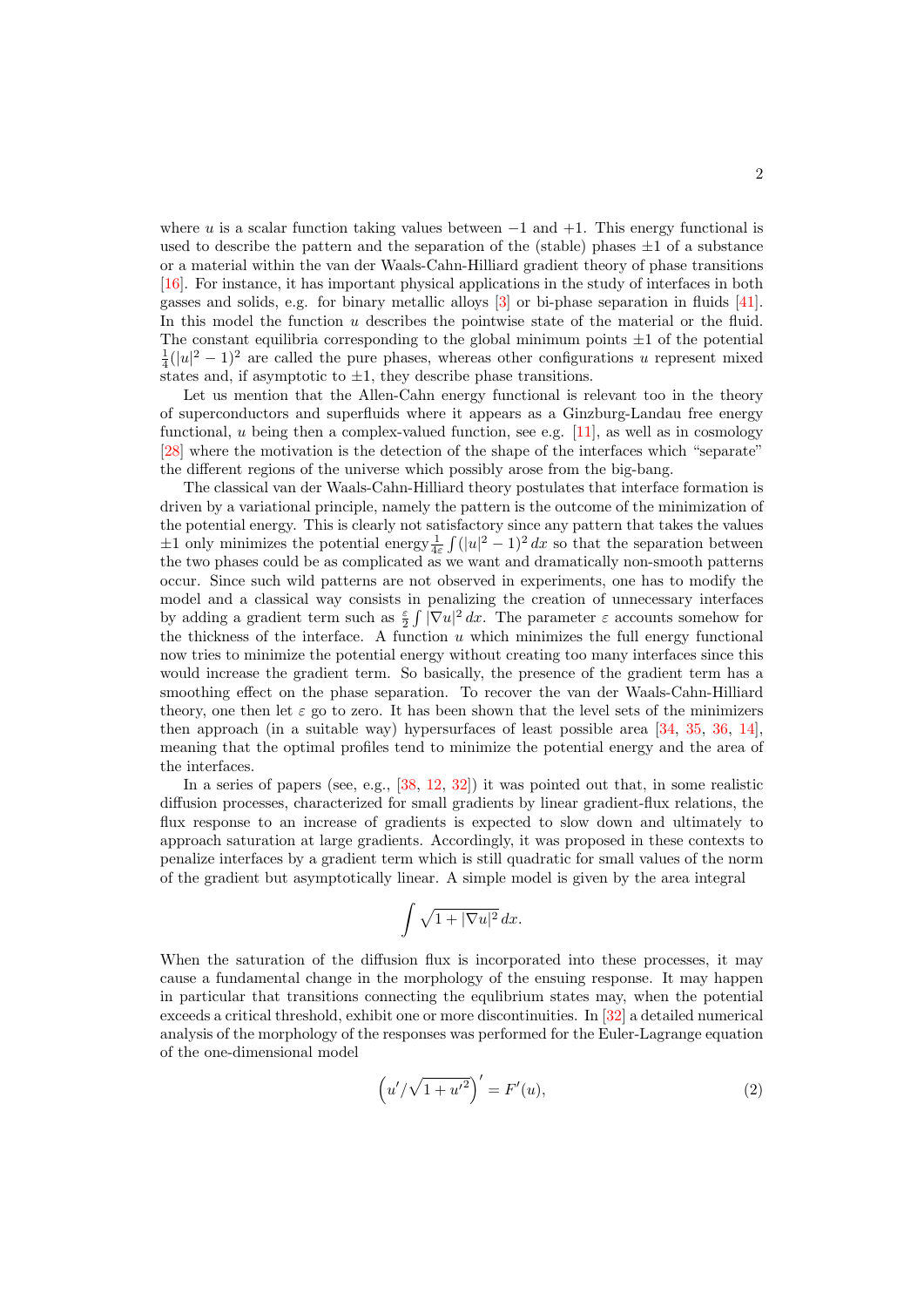where  $F$  is a potential with several states at the lower energy level. At this stage, it is worth mentioning closely related models of flux limited diffusion equations studied in [\[1,](#page-24-0) [15\]](#page-25-5) and the references therein.

Apart from its physical relevance, the Allen-Cahn energy functional presents interesting mathematical features. The stationary Allen-Cahn equation in  $\mathbb{R}^N$ , namely

<span id="page-2-1"></span><span id="page-2-0"></span>
$$
\Delta u = F'(u),\tag{3}
$$

where  $F$  is the double-well potential

$$
F(s) = \frac{1}{4}(1 - s^2)^2,
$$
\n(4)

has attracted much attention in the last thirty years and in particular regarding the qualitative properties of bounded entire solutions. The most challenging question is known as De Giorgi's Conjecture which has stimulated many developments in the area of the calculus of variations, nonlinear analysis and semilinear elliptic PDEs.

De Giorgi's Conjecture (1978). Assume  $N > 1$ . Let  $u \in C^2(\mathbb{R}^N)$  be a solution of [\(3\)](#page-2-0), with F given by [\(4\)](#page-2-1), such that, for all  $x = (x_1, \ldots, x_N) \in \mathbb{R}^N$ ,  $|u(x)| \leq 1$  and  $\partial_{x_1}u(x) > 0$ . Then, at least up to dimension  $N = 8$ , the level sets of u are all parallel hyperplanes; or, equivalently, there exist  $v \in C^2(\mathbb{R})$  and  $a = (a_2, \ldots, a_N) \in \mathbb{R}^{N-1}$  such that  $u(x) = v(x_1 + a_2x_2 + \cdots + a_Nx_N)$ .

De Giorgi's Conjecture has been proved in dimension  $N = 2$  by N. Ghoussoub and C. Gui [\[30\]](#page-26-4) and in dimension  $N = 3$  by L. Ambrosio and X. Cabré [\[4\]](#page-25-6). The proofs for  $N = 2$  and  $N = 3$  use some techniques developed by H. Berestycki, L. Caffarelli and L. Nirenberg in [\[9\]](#page-25-7) for the study of symmetry properties of solutions of semilinear equations in half spaces. The conjecture is still open when  $4 \leq N \leq 8$ , though a positive answer was given by O. Savin [\[37\]](#page-27-3) under the additional assumption

<span id="page-2-2"></span>
$$
\lim_{x_1 \to \pm \infty} u(x_1, x_2, \dots, x_N) = \pm 1 \quad \text{for every } (x_2, \dots, x_N) \in \mathbb{R}^{N-1},\tag{5}
$$

while in dimension  $N \geq 9$  a counterexample has been established by M. del Pino, M. Kowalczyk and J. Wei in [\[19\]](#page-25-8). We refer to the surveys [\[27,](#page-26-5) [26\]](#page-26-6) for more details.

Motivated by an application in cosmology, G.W. Gibbons (see [\[17,](#page-25-9) [28\]](#page-26-0)) proposed a variant of De Giorgi's Conjecture, where condition [\(5\)](#page-2-2) is strengthened by assuming uniformity in the limits.

Gibbons' Conjecture. Assume  $N > 1$ . Let  $u \in C^2(\mathbb{R}^N)$  be a solution of [\(3\)](#page-2-0), with F given by  $(4)$ , such that

$$
\lim_{x_1 \to \pm \infty} u(x_1, x_2, \dots, x_N) = \pm 1 \quad \text{uniformly in } (x_2, \dots, x_N) \in \mathbb{R}^{N-1}.
$$

Then the level sets of u are all parallel hyperplanes.

This conjecture was settled in any dimension, by using different approaches, by A. Farina in [\[20,](#page-26-7) [21\]](#page-26-8), by M.T. Barlow, R.F. Bass and C. Gui in [\[8\]](#page-25-10) and by H. Berestycki, F. Hamel and R. Monneau in [\[10\]](#page-25-11). It was also studied by A. Farina and E. Valdinoci [\[25\]](#page-26-9) in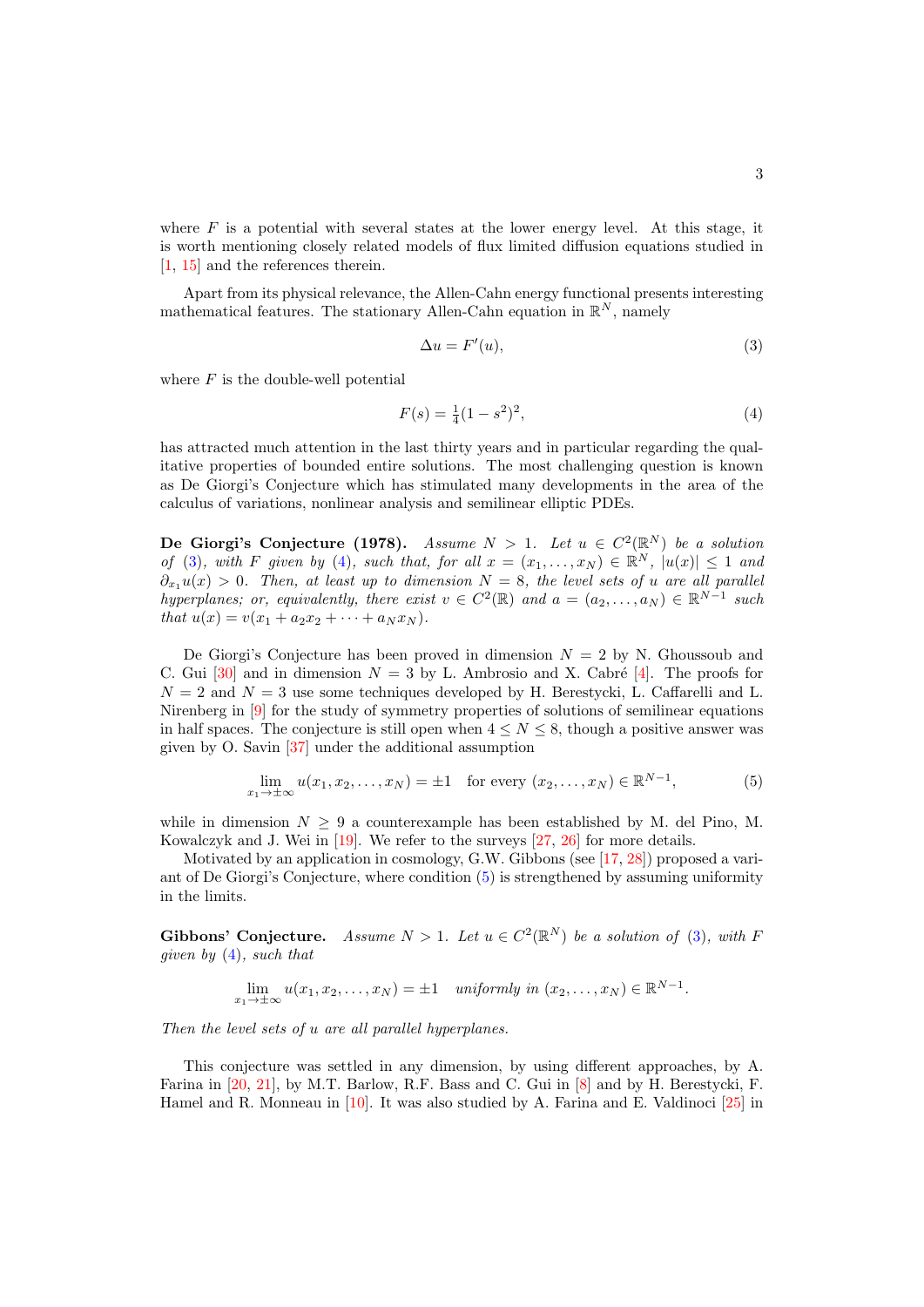an abstract setting which covers non-uniformly elliptic operators and, in particular, the case of smooth solutions of the bistable curvature equation

<span id="page-3-1"></span><span id="page-3-0"></span>
$$
\operatorname{div}\left(\nabla u/\sqrt{1+|\nabla u|^2}\right) = F'(u),\tag{6}
$$

or of the bistable p-Laplace equation

$$
\Delta_p u = \text{div}\left(|\nabla u|^{p-2} \nabla u\right) = F'(u). \tag{7}
$$

In the preceding paper [\[22\]](#page-26-10), assuming  $p \ge 2$ , A. Farina also proved that if  $u \in W^{1,p}_{loc}(\mathbb{R}^N) \cap$  $L^{\infty}(\mathbb{R}^{N})$  solves [\(7\)](#page-3-0) and there exists an open bounded set  $\omega \subset \mathbb{R}^{N-1}$  such that u minimizes the energy functional

<span id="page-3-3"></span><span id="page-3-2"></span>
$$
\frac{1}{2} \iint_{\mathbb{R} \times \omega} |\nabla u|^p \, dx + \frac{1}{4} \iint_{\mathbb{R} \times \omega} (|u|^2 - 1)^2 \, dx \tag{8}
$$

in the set of all functions  $v \in W^{1,p}_{loc}(\mathbb{R} \times \omega)$  satisfying

$$
\lim_{x_1 \to \pm \infty} u(x_1, x_2, \dots, x_N) = \pm 1 \quad \text{uniformly a.e. with respect to } (x_2, \dots, x_N) \in \omega,
$$
 (9)

then  $u$  is one-dimensional. The rigidity result for minimizers in cylinders was previously considered by G. Carbou in [\[17\]](#page-25-9) for  $p = 2$ . The method was also extended by G. Alberti in [\[2\]](#page-24-1) for a phase-separation model with non-local interaction energy.

One-dimensional symmetry of solutions of non-uniformly elliptic operators has also been dealt with in [\[13,](#page-25-12) [18,](#page-25-13) [23,](#page-26-11) [40,](#page-27-4) [26\]](#page-26-6). In particular, A. Farina, B. Sciunzi and E. Valdinoci [\[24\]](#page-26-12) studied several alternative conditions to the uniformity of the limits which lead to rigidity results. Among these they proved that a solution  $u$  of equation  $(6)$ , in dimension  $N = 2$ , or respectively  $N = 3$ , is one-dimensional provided that u is of class  $C<sup>1</sup>$ , has a uniformly bounded gradient and is stable (i.e. the second variation of the associated functional is non-negative), or respectively  $\partial_{x_3} u > 0$ .

Our aim in this paper is to face similar questions for equation  $(6)$ , giving in particular partial positive answers to Gibbons' conjecture and other related rigidity results, when it is referred to this equation. As we already noticed, solutions of  $(6)$  may exhibit discontinuities, even in dimension  $N = 1$ . Hence a natural setting where to settle this problem, as usual when the prescribed mean curvature operator is involved, is the space of functions having local bounded variation. Namely, in analogy with the above mentioned papers [\[17,](#page-25-9) [22,](#page-26-10) [2\]](#page-24-1), we prove the one-dimensional character of any minimizer of the relaxation  $\mathcal{I}_{\omega}$ of the functional

<span id="page-3-4"></span>
$$
\iint_{\mathbb{R}\times\omega} (\sqrt{1+|\nabla u|^2} - 1) \, dx + \iint_{\mathbb{R}\times\omega} F(u) \, dx \tag{10}
$$

to the set  $\mathcal{E}_{\omega}$  of all functions  $v : \mathbb{R} \times \omega \to \mathbb{R}$  having bounded variation in any cylinder  $|-T, T[\times \omega]$  and satisfying [\(9\)](#page-3-2) (with lim replaced by ess lim), where  $\omega$  is an open bounded set in  $\mathbb{R}^{N-1}$  and

 $(h_0)$   $F : \mathbb{R} \to [0, +\infty[$  is continuous and satisfies  $F(s) = 0$  if and only if  $s = \pm 1$ .

A typical example is given by [\(4\)](#page-2-1).

As for  $(8)$ , the first term of the functional  $(10)$  represents the interfacial energy and it penalizes sharp transitions, while the second one is associated with the volume energy density and penalizes the states far away from the equilibria. Our main result is as follows.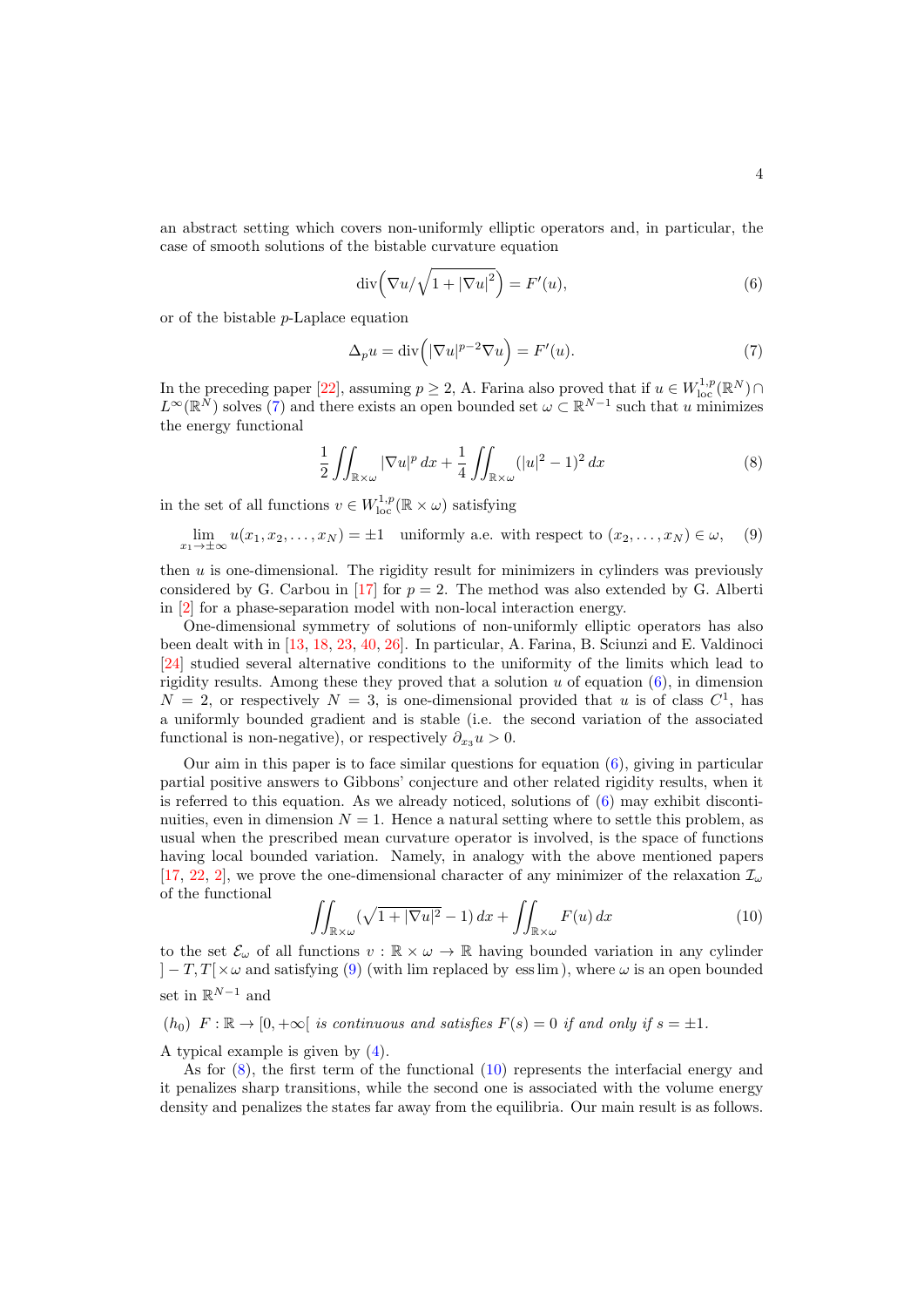$$
\mathcal{I}_{\omega}(v) = \mathcal{J}_{\omega}(v) + \iint_{\mathbb{R}\times\omega} F(v) dt dx
$$

achieves its minimum in  $\mathcal{E}_{\omega}$  and if u is a minimizer then u coincides with its increasing one-dimensional rearrangement  $u^*$ .

We refer to Section [2](#page-4-0) for the precise definition of  $\mathcal{J}_{\omega}$  and  $u^*$ . Motivated by the above conclusion, we study in detail the regularity properties of the one-dimensional minimizers. In particular, we deduce the following consequence with respect to Gibbon's conjecture in  $\mathbb{R}^N$ . Assuming  $(h_0)$  and

$$
\max_{[-1,1]} F(s) < 1,
$$

our result combined with [\[13,](#page-25-12) Theorem 5.1] leads to a counterpart to Farina's result [\[22\]](#page-26-10) for smooth solutions of [\(6\)](#page-3-1) which minimize  $\mathcal{I}_{\omega}$  for some bounded  $\omega \subset \mathbb{R}^{N-1}$ . On the other hand, it is worth emphasizing that when

$$
\max_{[-1,1]} F(s) \ge 1,
$$

any rigidity result for smooth phase transitions, say  $C^{1,\alpha}$ , of [\(6\)](#page-3-1) is in fact a nonexistence result.

The structure of our paper is as follows. In Section 2, we prove some preliminary results related to the study of the functional  $\mathcal{J}_{\omega}$ , as well as an approximation property for functions in the set  $\mathcal{E}_{\omega}$ . Section 3 contains the analysis of one-dimensional minimizers and a detailed study of their qualitative properties. Section 4 is devoted to the proof of the rigidity result concerning the minimizers of  $\mathcal{I}_{\omega}$  in  $\mathcal{E}_{\omega}$ . We stress that performing all this program requires to extend to the  $BV$ -setting some delicate results that have been established in [\[2\]](#page-24-1) within the frame of Sobolev spaces.

## <span id="page-4-0"></span>2 Preliminaries

We dedicate this section to the required preliminaries. After introducing our notation, we work out the functional setting and we recall a notion of monotone rearrangement which is the key in our analysis.

#### 2.1 Notations

We start with a list of notation that we use throughout the paper.

We set  $\mathbb{R}^+ = [0, +\infty[$  and  $\mathbb{R}_0^+ = ]0, +\infty[$ . Moreover, we write  $\mathbb{N}_0 = \{n \in \mathbb{N} : n \geq 1\}$ . The convention  $\pm \infty + r = \pm \infty$ , for every  $r \in \mathbb{R}$ , and  $\pm \infty \cdot r = \pm \infty$ , for every  $r \in \mathbb{R}_0^+$ , are made. For any set E, the symbol  $\chi_E$  is used to denote the characteristic function of E. The k-dimensional Hausdorff measure is denoted by  $\mathcal{H}^k$ . The Lebesgue measure is denoted by meas or by L.

For functions  $u, v \in E \to \mathbb{R}$  we write  $(u \wedge v)(x) = \min\{u(x), v(x)\}\$  and  $(u \vee v)(x) =$  $\max\{u(x), v(x)\}\$ for all  $x \in E$ .

Throughout the paper,  $\omega$  is a non-empty bounded open set in  $\mathbb{R}^{N-1}$ , and  $(t, x)$  $(t, x_1, \ldots, x_{N-1})$  denotes a generic point of  $\mathbb{R} \times \omega$ .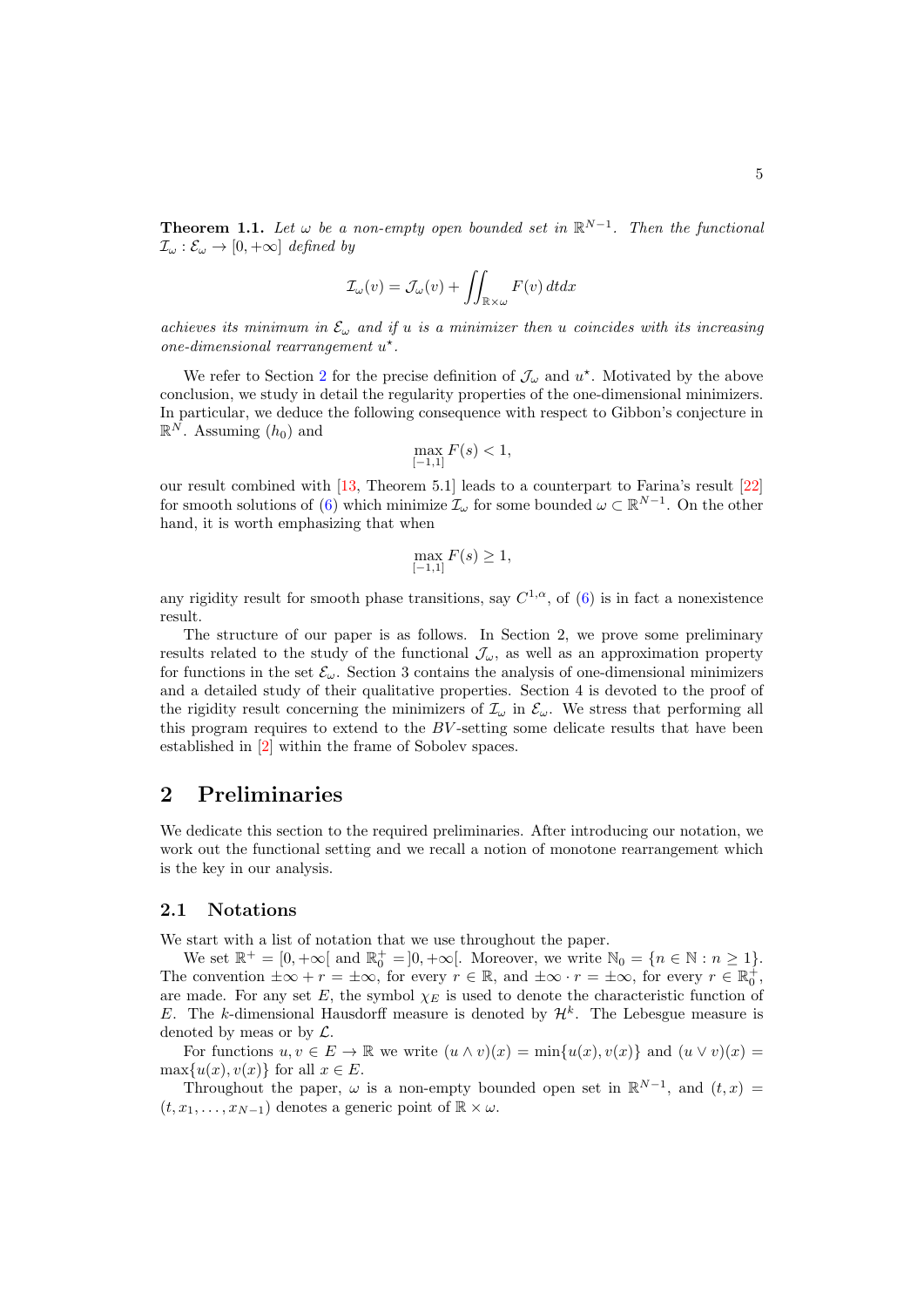If  $u \in BV_{loc}(\mathbb{R} \times \omega)$  and for each  $t \in \mathbb{R}$ , we denote by  $u(t_-, \cdot)$  and  $u(t_+, \cdot)$ , with  $u(t_-, \cdot), u(t_+, \cdot) \in L^1_{loc}(\omega)$ , the left and the right trace of u at t, as defined in [\[29,](#page-26-13) Section 2].

If  $N = 1$  and  $\omega = \mathbb{R}^0$  is a singleton, we identify  $\mathbb{R} \times \omega$  with  $\mathbb{R}$ . In this case  $u(t_-, \cdot) =$  $u(t_{-})$  and  $u(t_{+},\cdot) = u(t_{+})$  are the left and the right essential limits of u at t. We will write  $u_{+}(t)$  for  $u(t_{+})$  and  $u_{-}(t)$  for  $u(t_{-})$ .

For any  $v \in BV(]t_1, t_2[ \times \omega),$  with  $t_1, t_2 \in \mathbb{R}$  such that  $t_1 < t_2$ ,  $Dv = (Dv)^{a}dtdx +$  $(Dv)^s$  is the Lebesgue decomposition of the measure  $Dv$  in its absolutely continuous part  $(Dv)^{a}dtdx$ , with density function  $(Dv)^{a}$ , and its singular part  $(Dv)^{s}$  with respect to the Lebesgue measure in  $\mathbb{R}$ ;  $|Dv|$  denotes the total variation of the measure  $Dv$ ,  $|Dv|$  $|Dv|^a dt dx + |Dv|^s$  is the Lebesgue decomposition of  $|Dv|$ , and  $\frac{Dv}{|Dv|}$  is the density function of  $Dv$  with respect to its total variation  $|Dv|$ .

#### 2.2 Functional framework

For each  $T > 0$  and every  $v \in BV( ]-T,T[ \times \omega )$ , we set

<span id="page-5-0"></span>
$$
\mathcal{J}_{\omega}^T(v) = \iint_{]-T,T[\times\omega} \sqrt{1+|Dv|^2} - 2T \operatorname{meas}(\omega),
$$

where meas( $\omega$ ) denotes the N – 1-dimensional Lebesgue measure of  $\omega$  and

$$
\iint_{]-T,T[\times\omega} \sqrt{1+|Dv|^2} = \iint_{]-T,T[\times\omega} \sqrt{1+|(Dv)^a|^2} dt dx + \iint_{]-T,T[\times\omega} |Dv|^s, \tag{11}
$$

or, equivalently,

$$
\iint_{]-T,T[\times\omega} \sqrt{1+|Dv|^2} = \sup\left\{ \iint_{]-T,T[\times\omega} (v \operatorname{div} w_1 + w_2) dt dx : \right. \n w_1 \in C_0^1(]-T,T[\times\omega)^N, w_2 \in C_0^1(]-T,T[\times\omega), \text{ and } |||w_1|^2 + w_2^2||_{L^\infty} \le 1 \right\}.
$$

Let us denote by  $\mathcal{E}_{\omega}$  the set of all functions  $u : \mathbb{R} \times \omega \to \mathbb{R}$  such that

- (i)  $u_{\vert \vert -T, T[\times \omega \vert \in BV(\vert -T, T[\times \omega), \text{ for every } T > 0,$
- (ii)  $\operatorname*{ess\,lim}_{t\to\pm\infty}u(t,x)=\pm1$ , uniformly a.e. with respect to  $x\in\omega$ .

From [\(11\)](#page-5-0) it follows that, for any fixed  $v \in \mathcal{E}_{\omega}$ , the function  $T \mapsto \mathcal{J}_{\omega}^T(v)$  is increasing with respect to  $T > 0$ . This allows to define a functional  $\mathcal{J}_{\omega} : \mathcal{E}_{\omega} \to [0, +\infty]$  by setting

<span id="page-5-1"></span>
$$
\mathcal{J}_{\omega}(v) = \lim_{T \to +\infty} \mathcal{J}_{\omega}^{T}(v) = \sup_{T > 0} \mathcal{J}_{\omega}^{T}(v).
$$
\n(12)

It is suggestive to write

$$
\mathcal{J}_{\omega}(v) = \iint_{\mathbb{R}\times\omega} \left( \sqrt{1 + |Dv|^2} - 1 \right).
$$

**Remark 2.1** If  $N = 1$ ,  $\omega = \mathbb{R}^0$  is meant to be a singleton and we identify  $\mathbb{R} \times \omega$  with  $\mathbb{R}$ . In this case we simply write  $\mathcal E$  instead of  $\mathcal E_\omega$ ,  $\mathcal J^T$  instead of  $\mathcal J^T_\omega$ , and  $\mathcal J$  instead of  $\mathcal J_\omega$ .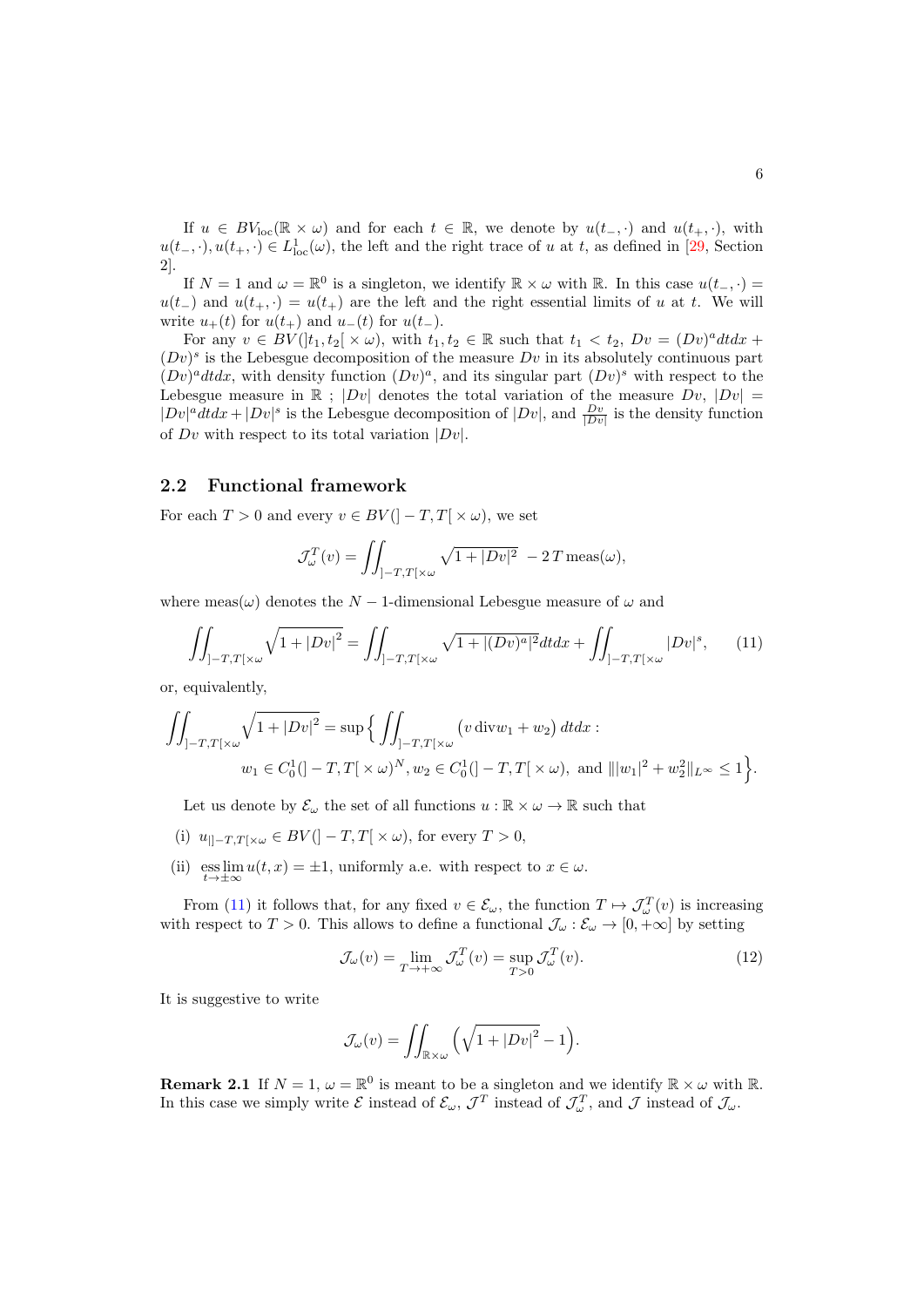**Remark 2.2** Let  $\omega$  be a non-empty bounded open set in  $\mathbb{R}^{N-1}$ , with  $N \geq 2$ . By Fubini Theorem and [\(11\)](#page-5-0), we immediately see that, for each  $T > 0$  and every  $v \in BV(-T, T)$ ,

$$
\mathcal{J}_{\omega}^{T}(v) = \text{meas}(\omega) \mathcal{J}^{T}(v).
$$

Hence, for every  $v \in \mathcal{E}$ , we have, by [\(12\)](#page-5-1),

$$
\mathcal{J}_{\omega}(v) = \operatorname{meas}(\omega) \mathcal{J}(v).
$$

The functional  $\mathcal{J}_{\omega}$  enjoys the following semicontinuity property.

<span id="page-6-2"></span>**Proposition 2.1.** Let  $\omega$  be a non-empty bounded open set in  $\mathbb{R}^{N-1}$  and let  $v \in \mathcal{E}_{\omega}$  be given. If  $(v_n)_n$  is a sequence in  $\mathcal{E}_{\omega}$  such that, for each  $T > 0$ , the sequence  $(v_{n|1-T,T[\times \omega})_n$ converges in  $L^1([-T,T[ \times \omega) \text{ to } v_{\parallel -T,T[ \times \omega}, \text{ then})$ 

$$
\mathcal{J}_{\omega}(v) \le \liminf_{n \to +\infty} \mathcal{J}_{\omega}(v_n).
$$

*Proof.* Take a function  $v \in \mathcal{E}_{\omega}$  and a sequence  $(v_n)_n$  in  $\mathcal{E}_{\omega}$  such that, for each  $T > 0$ , the sequence  $(v_{n\parallel-T,T[\times\omega})_n$  converges in  $L^1(]-T,T[ \times\omega)$  to  $v_{\parallel-T,T[\times\omega}$ . Suppose, by contradiction, that

$$
\mathcal{J}_{\omega}(v) > \liminf_{n \to +\infty} \mathcal{J}_{\omega}(v_n).
$$

Then there exist  $\varepsilon > 0$ ,  $T_0 > 0$  and a subsequence of  $(v_n)_n$ , we still denote by  $(v_n)_n$ , such that, for all  $n$ ,

$$
\mathcal{J}_{\omega}^{T_0}(v) > \sup_{T>0} \mathcal{J}_{\omega}^{T}(v_n) + \varepsilon \ge \mathcal{J}_{\omega}^{T_0}(v_n) + \varepsilon.
$$

On the other hand, the lower semicontinuity of  $\mathcal{J}_{\omega}^{T_0}$  with respect to the  $L^1$ -convergence in  $BV([-T_0, T_0[ \times \omega)$  (see [\[29,](#page-26-13) Theorem 14.2]) implies that

$$
\mathcal{J}_{\omega}^{T_0}(v) \le \liminf_{n \to +\infty} \mathcal{J}_{\omega}^{T_0}(v_n),
$$

thus yielding a contradiction.

Let us denote by  $\mathcal{F}_{\omega}$  the set of all functions  $u : \mathbb{R} \times \omega \to \mathbb{R}$  such that

- (i)  $u_{\vert]-T,T[\times\omega} \in W^{1,1}([-T,T[\times\omega)]$  for every  $T > 0$ ,
- (ii)  $\operatorname{ess} \lim_{t \to \pm \infty} u(t, x) = \pm 1$  uniformly a.e. with respect to  $x \in \omega$ .

The following approximation property holds in  $\mathcal{E}_{\omega}$ .

<span id="page-6-3"></span>**Proposition 2.2.** Let  $\omega$  be a non-empty bounded open set in  $\mathbb{R}^{N-1}$  and let  $v \in \mathcal{E}_{\omega}$  be such that  $||v||_{\infty} \leq 1$ . Then there exist a convex function  $g : [0, +\infty[ \rightarrow \infty[$ , such that  $g(s) = 0$  if and only if  $s = 0$ , and a sequence  $(v_n)_n$  in  $\mathcal{F}_{\omega}$  such that  $(v_n)_n$  converges to v a.e. in  $\mathbb{R} \times \omega$ ,

<span id="page-6-0"></span>
$$
\lim_{n \to +\infty} \iint_{\mathbb{R} \times \omega} g(|v_n - v|) dt dx = 0 \tag{13}
$$

<span id="page-6-1"></span>and

$$
\lim_{n \to +\infty} \mathcal{J}_{\omega}(v_n) = \mathcal{J}_{\omega}(v). \tag{14}
$$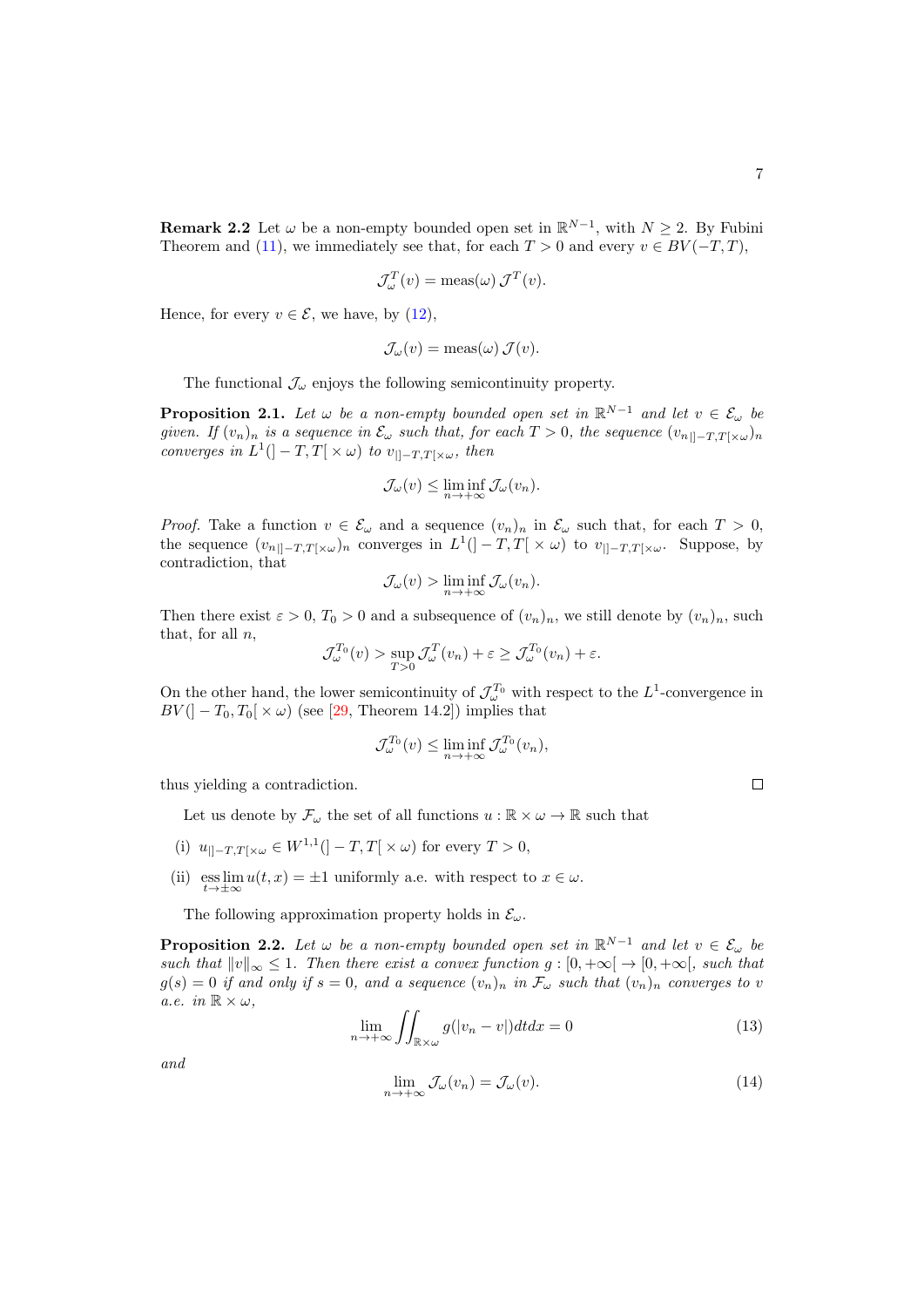*Proof.* Take  $v \in \mathcal{E}_{\omega}$  with  $||v||_{\infty} \leq 1$ . An elementary, but tedious, argument shows that we can construct a strictly decreasing function  $h : [0, +\infty[ \rightarrow ]0, +\infty[$ , with  $h(0) > 2$ ,

$$
\lim_{t \to +\infty} h(t) = 0
$$

and

$$
\operatorname*{ess\,sup}_{x\in\omega}|v(t,x)-\operatorname{sgn}(t)|\leq h(|t|)
$$

for a.e.  $t \in \mathbb{R}$ , in such a way that the function  $g : [0, +\infty[ \to [0, +\infty[$ , defined by  $g(0) = 0$ ,  $g(s) = \left(\frac{1}{h^{-1}(s)}\right)^2$  for  $s \in [0,2]$  and linear otherwise, is convex. Accordingly, g is continuous, increasing, and satisfies

<span id="page-7-0"></span>
$$
\iint_{\mathbb{R}\times\omega} g(|v - \text{sgn}(\cdot)|) dt dx < +\infty.
$$
 (15)

Using the approximation property in  $BV(]-T,T[\times\omega)$  (see [\[29,](#page-26-13) Theorem 1.17]) and the Lipschitz character of the sets  $\{\pm T\} \times \omega$ , we can prove, arguing as in [\[6,](#page-25-14) p. 498], that, for every  $T > 0$ , there exists a sequence  $(w_k^T)_k$  in  $W^{1,1}([-T,T[ \times \omega), \text{ with } w_k^T((-T)^+, \cdot) = -1$ and  $w_k^T(T^-,\cdot) = 1$  in  $\omega$ , for all k, which converges in  $L^1([-T,T[ \times \omega)$  and a.e. in  $]-T,T[ \times \omega \text{ to } v_{\vert ]-T,T[ \times \omega },$  and satisfies

$$
\lim_{k \to +\infty} \iint_{]-T,T[\times\omega} \sqrt{1+|\nabla w_k^T|^2} \, dt \, dx = \iint_{]-T,T[\times\omega} \sqrt{1+|Dv|^2} + \int_{\omega} \left( |v((-T)^+,x)+1|+|v(T^-,x)-1| \right) dx.
$$

For each  $n$ , take  $k_n$  such that both

<span id="page-7-2"></span><span id="page-7-1"></span>
$$
\iint_{]-n,n[\times\omega} |w_{k_n}^n - v| dt dx < \frac{1}{n} \tag{16}
$$

and

$$
\left| \iint_{]-n,n[\times\omega} \sqrt{1+|Dv|^2} + \int_{\omega} \left( |v((-n)^+,x) + 1| + |v(n^-,x) - 1| \right) dx - \iint_{]-n,n[\times\omega} \sqrt{1+|\nabla w_{k_n}^n|^2} \, dt dx \right| < \frac{1}{n} \tag{17}
$$

hold. Then define  $v_n \in \mathcal{F}_{\omega}$  by setting, for  $(t, x) \in \mathbb{R} \times \omega$ ,

$$
v_n(t,x) = \begin{cases} -1 & \text{if } t < -n, \\ w_{k_n}^n(t,x) & \text{if } t \in [-n,n], \\ 1 & \text{if } t > n. \end{cases}
$$

The definition of g implies the existence of a constant  $c > 0$  such that

$$
\iint_{\mathbb{R}\times\omega} g(|v_n - v|) dt dx \le c \iint_{]-n,n[\times\omega]} |v_n - v| dt dx + \iint_{]-\infty, -n]\times\omega} g(|v + 1|) dt dx + \iint_{[n, +\infty[\times\omega]} g(|v - 1|) dt dx.
$$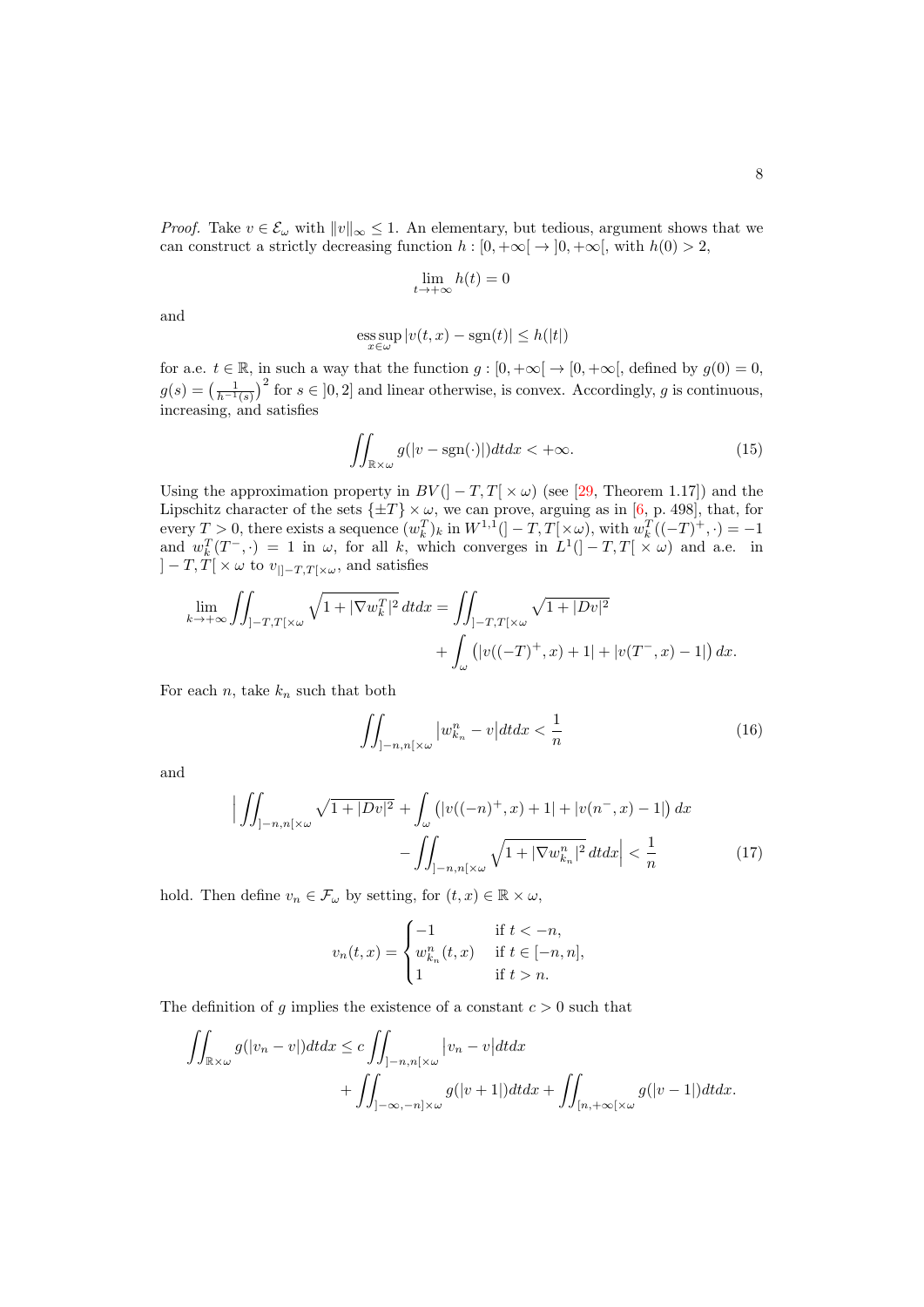Hence, using  $(15)$  and  $(16)$ , we deduce the validity of  $(13)$ . Finally, we have

$$
|\mathcal{J}_{\omega}(v) - \mathcal{J}_{\omega}(v_n)| \leq \left| \mathcal{J}_{\omega}(v) - \iint_{]-n, n[\times \omega} \left( \sqrt{1 + |Dv|^2} - 1 \right) \right|
$$
  
+ 
$$
\left| \iint_{]-n, n[\times \omega} \left( \sqrt{1 + |Dv|^2} - 1 \right) + \int_{\omega} \left( |v((-n)^+, x) + 1| + |v(n^-, x) - 1| \right) dx - \iint_{]-n, n[\times \omega} \left( \sqrt{1 + |\nabla v_n|^2} - 1 \right) dt dx \right|
$$
  
+ 
$$
\left| \int_{\omega} \left( |v((-n)^+, x) + 1| + |v(n^-, x) - 1| \right) dx \right|.
$$

Thus we conclude, using [\(17\)](#page-7-2) and the definitions of  $\mathcal{E}_{\omega}$  and  $\mathcal{J}_{\omega}$ , that [\(14\)](#page-6-1) holds.

**Remark 2.3** If  $\omega$  has a Lipschitz boundary, then Remark 3.22 in [\[5\]](#page-25-15) implies that each  $w_k^T$  can be chosen in  $H^1(]-T,T[ \times \omega)$  and hence  $\nabla v_n \in L^2(\mathbb{R} \times \omega)$ .

The following lattice-type property is useful.

<span id="page-8-0"></span>**Proposition 2.3.** Let  $\omega$  be a non-empty bounded open set in  $\mathbb{R}^{N-1}$ . For every  $u \in \mathcal{E}_{\omega}$ , we have

$$
\mathcal{J}_{\omega}((u \vee -1) \wedge 1) \leq \mathcal{J}_{\omega}(u).
$$

*Proof.* Let us take  $u \in \mathcal{E}_{\omega}$ . We first observe that  $(u \vee -1) \wedge 1 \in \mathcal{E}_{\omega}$ : this easily follows from [\[5,](#page-25-15) Exercise 3.12, p. 209]. Next, we fix  $T > 0$ . Using [\[39,](#page-27-5) Theorem 1.56], we see that, for every  $v, w, z \in W^{1,1}([-T, T[ \times \omega),$ 

$$
\iint_{]-T,T[\times\omega} (\sqrt{1+|\nabla(w\vee-1)|^2}-1) dt dx \le \iint_{]-T,T[\times\omega} (\sqrt{1+|\nabla w|^2}-1) dt dx,
$$
  

$$
\iint_{]-T,T[\times\omega} (\sqrt{1+|\nabla(z\wedge 1)|^2}-1) dt dx \le \iint_{]-T,T[\times\omega} (\sqrt{1+|\nabla z|^2}-1) dt dx,
$$

and hence

$$
\iint_{]-T,T[\times\omega} (\sqrt{1+|\nabla((v\vee -1)\wedge 1)|^2}-1) dt dx \le \iint_{]-T,T[\times\omega} (\sqrt{1+|\nabla v|^2}-1) dt dx.
$$

The approximation property in  $BV(]-T,T[ \times \omega)$  (see [\[29,](#page-26-13) Theorem 1.17]) and the semicontinuity property of  $\mathcal{J}_{\omega}^T$  easily yield

$$
\mathcal{J}_{\omega}^{T}((u \vee -1) \wedge 1) \leq \mathcal{J}_{\omega}^{T}(u).
$$

Finally, letting  $T \to +\infty$ , we get the conclusion.

We finally notice that the following additivity property holds.

**Proposition 2.4.** Let  $a, b \in \mathbb{R}$  be such that  $a < b$ . Then, for every  $v \in BV_{loc}(\mathbb{R})$ , we have

$$
\mathcal{J}(v) = \lim_{T \to +\infty} \left( \int_{-T}^{a} \sqrt{1 + |Dv|^2} - (T + a) \right) + |v(a^+) - v(a^-)| + |v(b^+) - v(b^-)|
$$
  
+ 
$$
\int_{a}^{b} \sqrt{1 + |Dv|^2} - (b - a) + \lim_{T \to +\infty} \left( \int_{b}^{T} \sqrt{1 + |Dv|^2} - (T - b) \right),
$$

 $\Box$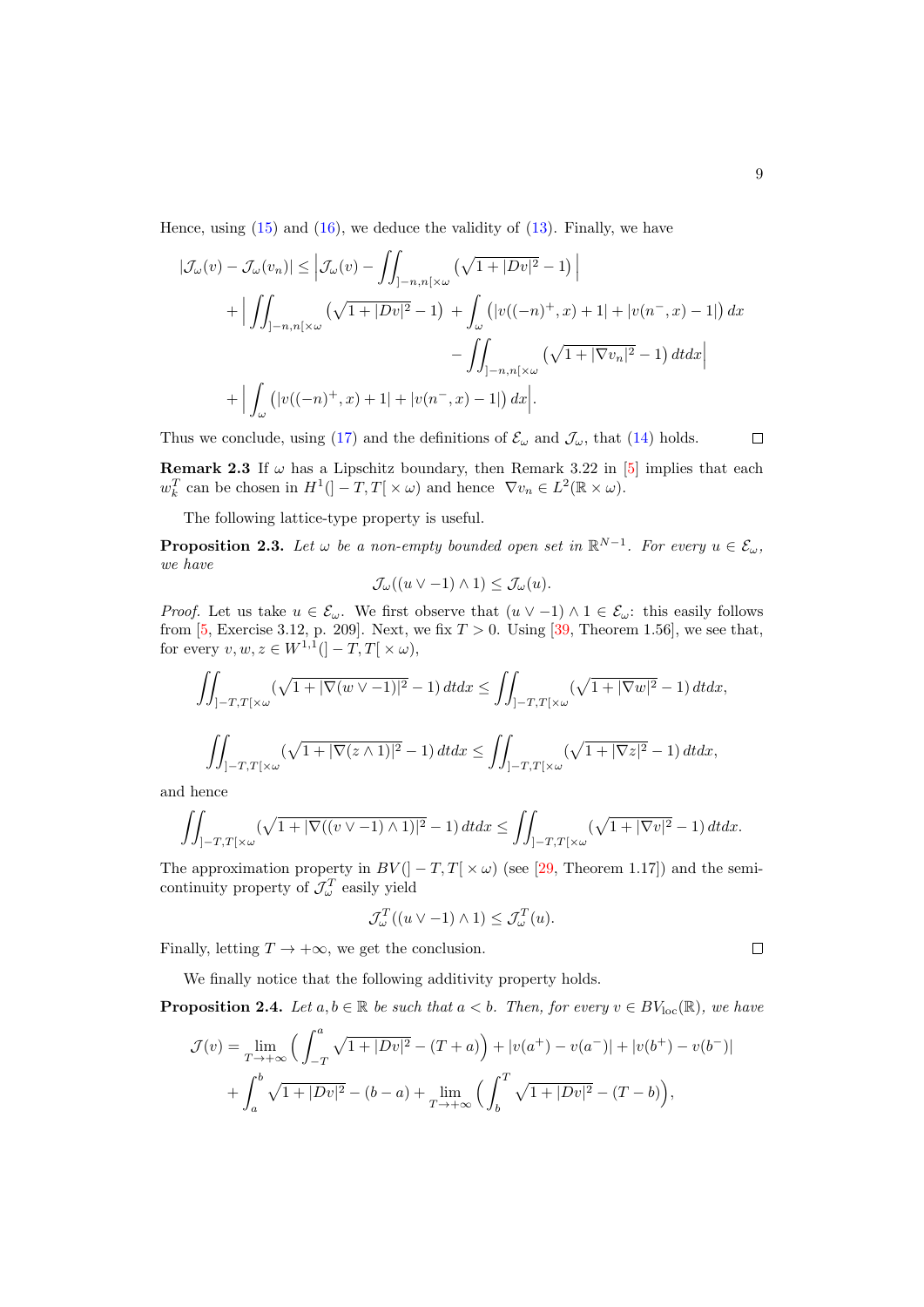$$
\lim_{h \to 0^+} \int_{a+h}^b \sqrt{1+|Dv|^2} = \lim_{h \to 0^+} \int_a^{b-h} \sqrt{1+|Dv|^2} = \int_a^b \sqrt{1+|Dv|^2},
$$
  

$$
\lim_{h \to 0^+} \int_{a-h}^{a+h} \sqrt{1+|Dv|^2} = |v(a^+) - v(a^-)|.
$$

and

*Proof.* The assertions follow easily from the fact that for every  $v \in BV_{loc}(\mathbb{R})$ , the area functional defines a Radon measure  $\mu_v$  through  $\mu_v(|a,b|) = \int_a^b \sqrt{1+|Dv|^2}$ , as follows from [\(11\)](#page-5-0).

#### 2.3 A notion of monotone rearrangement

We are going to use a notion of monotone rearrangement that we recall here for the reader's convenience. This notion of rearrangement, which was first introduced in [\[17\]](#page-25-9), see also [\[22\]](#page-26-10) and [\[2\]](#page-24-1) for a deeper study, is a generalization of the classical monotone rearrangement for functions of a single variable. For the one-dimensional setting, we refer to [\[31\]](#page-26-14).

Let  $\omega$  be a non-empty open bounded set in  $\mathbb{R}^{N-1}$ . Given a function  $v \in \mathcal{E}_{\omega}$ , with  $||v||_{\infty}$  ≤ 1, we denote, for  $s \in ]-1,1[$ , the s-superlevel of v by

$$
E_s(v) = \{(t, x) \in \mathbb{R} \times \omega : v(t, x) \ge s\}.
$$

The increasing rearrangement of v is the function  $v^* \in \mathcal{E}_{\omega}$  whose s-superlevel, for s  $\in$  $]-1,1[$ , is the half-cylinder

$$
E_s(v^*) = [c_v(s), +\infty[ \times \omega,
$$

where

$$
c_v(s) = \frac{\operatorname{meas}((\mathbb{R}^+ \times \omega) \setminus E_s(v)) - \operatorname{meas}(E_s(v) \setminus (\mathbb{R}^+ \times \omega))}{\operatorname{meas}(\omega)}
$$

Of course, if  $N = 1$ , then  $c_v(s) = \text{meas}(\mathbb{R}^+ \setminus E_s(v)) - \text{meas}(E_s(v) \setminus \mathbb{R}^+)$  and  $E_s(v^*) =$  $[c_v(s), +\infty[$ . As  $v^*$  is independent of  $x \in \omega$ , the indication of this variable will be sometimes omitted, keeping only the indication of the variable  $t \in \mathbb{R}$  and thus identifying  $v^*$  with a single variable function.

The following Pólya-Szegö type theorem proved by G. Alberti  $[2]$  makes this rearrangement useful when looking for minimizers of the functional [\(10\)](#page-3-4). We do not need it for BV functions to get existence of the minimizer but later on we somehow extend it to prove 1D-symmetry of the optimal profile.

<span id="page-9-0"></span>**Theorem 2.5.** [\[2,](#page-24-1) Theorem 2.10] Assume  $g : [0, +\infty) \rightarrow [0, +\infty)$  is convex, null at 0 and strictly increasing. Then, for every  $u \in W^{1,1}_{loc}(\mathbb{R} \times \omega)$  we have

$$
\iint_{\mathbb{R}\times\omega} g(|\nabla u|) \ge \iint_{\mathbb{R}\times\omega} g(|\nabla u^\star|).
$$

Moreover, when the right-hand side is finite, equality holds if and only if  $u = u^*$  a.e.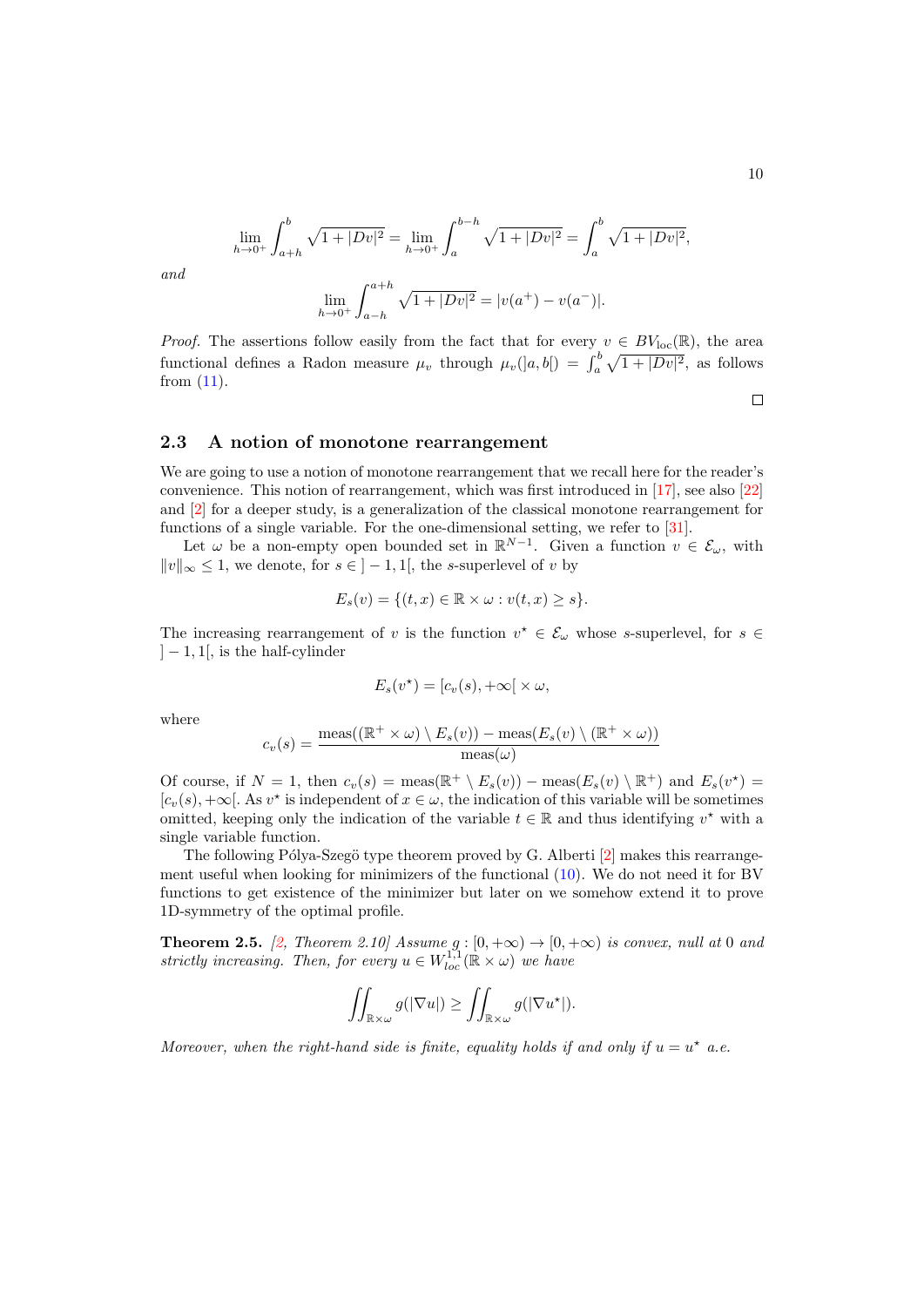## 3 Analysis of the one-dimensional problem

We will discuss in this section the existence and the regularity of optimal transitions for [\(2\)](#page-1-0). Assume  $(h_0)$  and define a functional  $\mathcal{I}: \mathcal{E} \to [0, +\infty]$  by setting

$$
\mathcal{I}(v) = \mathcal{J}(v) + \int_{-\infty}^{+\infty} F(v) dt.
$$

<span id="page-10-0"></span>**Proposition 3.1.** Assume  $(h_0)$ . Suppose that  $u \in \mathcal{E}$  is a minimizer of  $\mathcal{I}$  in  $\mathcal{E}$ . Then u satisfies the following properties:

- $(i_1)$  the left-trace function u<sub>-</sub> and the right-trace function  $u_+$  are increasing on R and strictly increasing on the sets  $\{t \in \mathbb{R} : |u_{-}(t)| < 1\}$  and  $\{t \in \mathbb{R} : |u_{+}(t)| < 1\}$ respectively; moreover, for every  $t_0 \in \mathbb{R}$ ,  $u_-(t_0) = u(t_0^-) \le u(t_0^+) = u_+(t_0)$ ;
- (i<sub>2</sub>) for every  $t_0 \in \mathbb{R}$ , if either  $F(u(t_0^-)) < 1$  or  $F(u(t_0^+)) < 1$ , then u is continuous at  $t_0$ ,
- (i<sub>3</sub>) for every  $t_0 \in \mathbb{R}$ , if there exists  $\varepsilon > 0$  such that  $F(s) \geq 1$  either for all  $s \in$  $[u(t_0^-), u(t_0^-) + \varepsilon]$  or for all  $s \in [u(t_0^+) - \varepsilon, u(t_0^+)]$ , then  $u(t_0^+) \ge u(t_0^-) + \varepsilon$ ;
- (i<sub>4</sub>) for every  $t_0 \in \mathbb{R}$ , if  $u(t_0^-) < u(t_0^+)$ , then  $F(s) \ge 1$  for all  $s \in [u(t_0^-), u(t_0^+)]$ .

*Proof.* Let us prove  $(i_1)$ . We first show that the left-trace function  $u_-\$  is strictly increasing on the set  $U_-=\{t \in \mathbb{R} : |u_-(t)| < 1\}$ . Suppose, by contradiction, that there exist  $t_1, t_2 \in U_-,$  with  $t_1 < t_2$ , such that  $u(t_1^-) \ge u(t_2^-)$ . Set

$$
t_3 = \inf\{t \ge t_2 : u(t^-) \ge u(t_1^-)\}.
$$

We have  $t_3 > t_1$ ,  $u(t_3^+) \ge u(t_1^-)$  and  $u(t_3^-) \le u(t_1^-)$ . Define  $v \in \mathcal{E}$  by

$$
v(t) = \begin{cases} u(t) & \text{if } t \leq t_1, \\ u(t + (t_3 - t_1)) & \text{if } t > t_1. \end{cases}
$$

We observe that

$$
\mathcal{I}(u) - \mathcal{I}(v) = |u(t_1^+) - u(t_1^-)| + \int_{t_1}^{t_3} (\sqrt{1+|Du|^2} - 1) + |u(t_3^+) - u(t_3^-)|
$$
  
+ 
$$
\int_{t_1}^{t_3} F(u) dt - |v(t_1^+) - v(t_1^-)| > 0,
$$

as  $F(u(t)) > 0$  on a subset of  $[t_1, t_3]$  of positive measure and

$$
|v(t_1^+) - v(t_1^-)| = |u(t_3^+) - u(t_1^-)| \le |u(t_3^+) - u(t_3^-)|.
$$

This implies that  $\mathcal{I}(v) < \min_{\mathcal{E}} \mathcal{I}$  which is a contradiction.

Now we can prove that  $u_$  is increasing on R. Assume, by contradiction, that there exist  $t_2, t_3$ , with  $t_2 < t_3$ , such that, e.g.,  $u(t_2^-) = 1$  and  $u(t_3^-) < 1$ . We can also suppose that  $u(t_3^-) > -1$  because, otherwise,  $J(u) \geq 2$ , which is impossible as u is a minimizer. If there exists  $t_1 < t_3$  such that  $|u(t_1^-)| < 1$  and  $u(t_1^-) \ge u(t_3^-)$ , we get a contradiction. Otherwise for all  $t < t_3$  either  $u(t^-) = 1$  or  $u(t^-) < u(t_3^-)$ . In this case there is  $t_1 < t_3$  such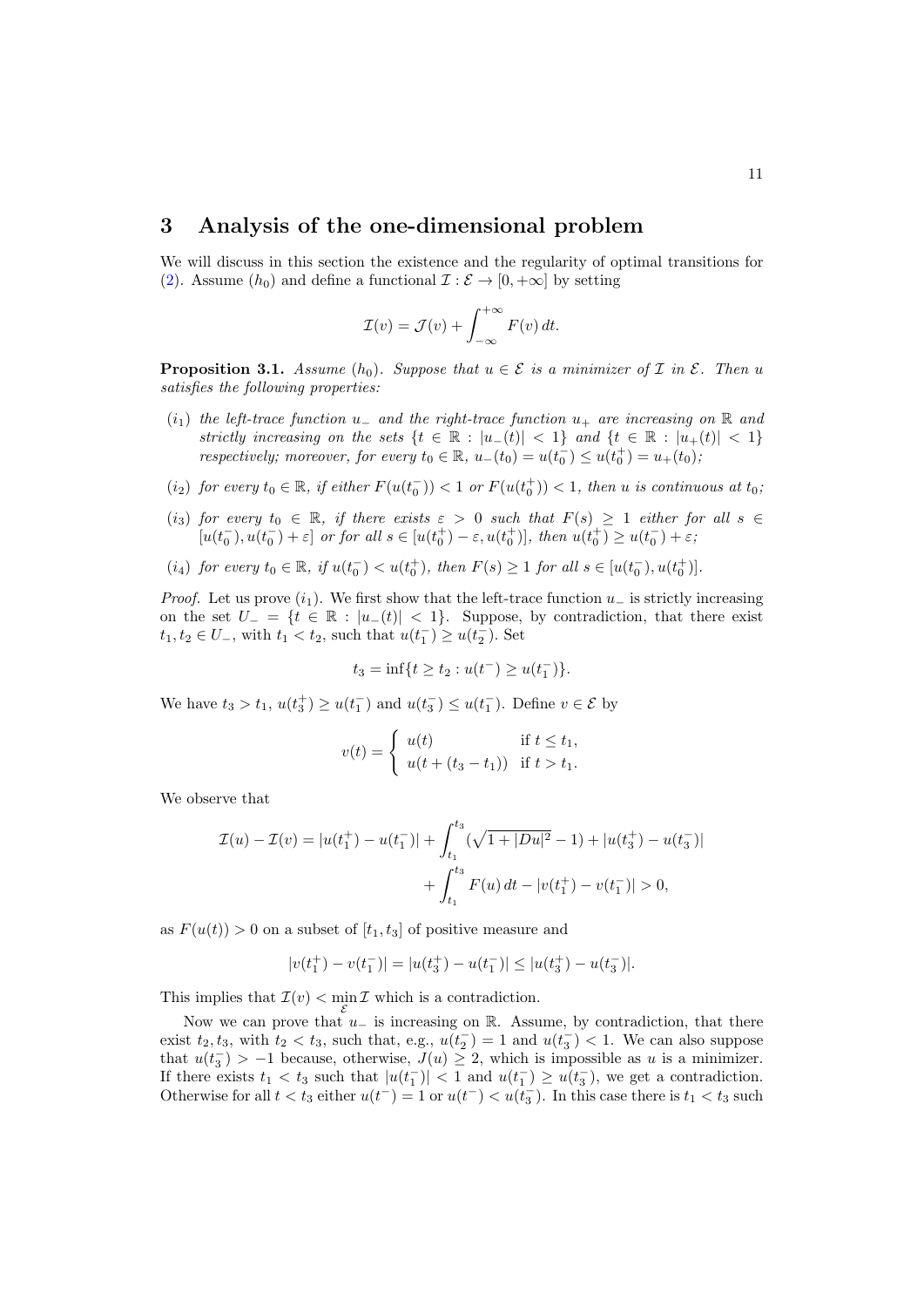that  $-1 < u(t_1^-) < u(t_3^-)$  and  $u(t_1^+) = 1$ . Pick  $t_4 \in [t_2, t_3]$  such that  $u(t_1^-) < u(t_4^-) < 1$ and define a function  $v \in \mathcal{E}$  by

$$
v(t) = \begin{cases} u(t) & \text{if } t \leq t_1, \\ u(t + (t_4 - t_1)) & \text{if } t > t_1. \end{cases}
$$

We have

$$
\mathcal{I}(u) - \mathcal{I}(v) = |u(t_1^+) - u(t_1^-)| + \int_{t_1}^{t_4} (\sqrt{1 + |Du|^2} - 1) + |u(t_4^+) - u(t_4^-)|
$$
  
+ 
$$
\int_{t_1}^{t_4} F(u(t)) dt - |v(t_1^+) - v(t_1^-)| > 0,
$$

as

$$
|v(t_1^+) - v(t_1^-)| = |u(t_4^+) - u(t_1^-)| < |1 - u(t_1^-)| = |u(t_1^+) - u(t_1^-)|.
$$

This implies that  $\mathcal{I}(v) < \min_{\mathcal{E}} \mathcal{I}$  which is again a contradiction. A similar argument allows to get the corresponding conclusions for  $u_+$ .

Finally let us prove that  $u(t_0^-) \leq u(t_0^+)$  for every  $t_0 \in \mathbb{R}$ . Suppose, by contradiction, that there exists  $t_0 \in \mathbb{R}$  such that  $u(t_0^-) > u(t_0^+)$ . Set

$$
t_1 = \inf\{t \ge t_0 : u(t^+) \ge u(t_0^-)\}.
$$

We have  $t_1 > t_0$ ,  $u(t_1^+) \ge u(t_0^-)$  and  $u(t_1^-) \le u(t_0^-)$ . Define  $v \in \mathcal{E}$  by

$$
v(t) = \begin{cases} u(t) & \text{if } t \leq t_0, \\ u(t + (t_1 - t_0)) & \text{if } t > t_0. \end{cases}
$$

Therefore we observe again that

$$
\mathcal{I}(u) - \mathcal{I}(v) = |u(t_0^+) - u(t_0^-)| + \int_{t_0}^{t_1} (\sqrt{1 + |Du|^2} - 1) + |u(t_1^+) - u(t_1^-)|
$$
  
+ 
$$
\int_{t_0}^{t_1} F(u(t)) dt - |v(t_0^+) - v(t_0^-)| > 0,
$$

as

$$
|v(t_0^+) - v(t_0^-)| = u(t_1^+) - u(t_0^-), \quad u(t_0^-) - u(t_1^-) \ge 0 \text{ and } u(t_0^-) - u(t_0^+) > 0.
$$

This leads one more time to the contradiction that  $\mathcal{I}(v) < \min_{\mathcal{E}} \mathcal{I}$ .

Let us prove  $(i_2)$ . Assume that  $F(u(t_0^-)) < 1$  and suppose, still by contradiction, that  $u(t_0^-) < u(t_0^+)$ . Pick  $\sigma \in ]0,1[$  and  $\varepsilon > 0$  such that  $\varepsilon \leq u(t_0^+) - u(t_0^-)$  and  $F(s) \leq 1 - \sigma$  for all  $s \in [u(t_0^-), u(t_0^-) + \varepsilon]$ . Take  $\delta > 0$  so small that

$$
\sqrt{\delta^2 + \varepsilon^2} - \delta \sigma < \varepsilon
$$

and define  $v \in \mathcal{E}$  by

$$
v(t) = \begin{cases} u(t) & \text{if } t \leq t_0, \\ u(t_0^-) + \frac{\varepsilon}{\delta}(t - t_0) & \text{if } t \in [t_0, t_0 + \delta], \\ u(t - \delta) & \text{if } t > t_0 + \delta. \end{cases}
$$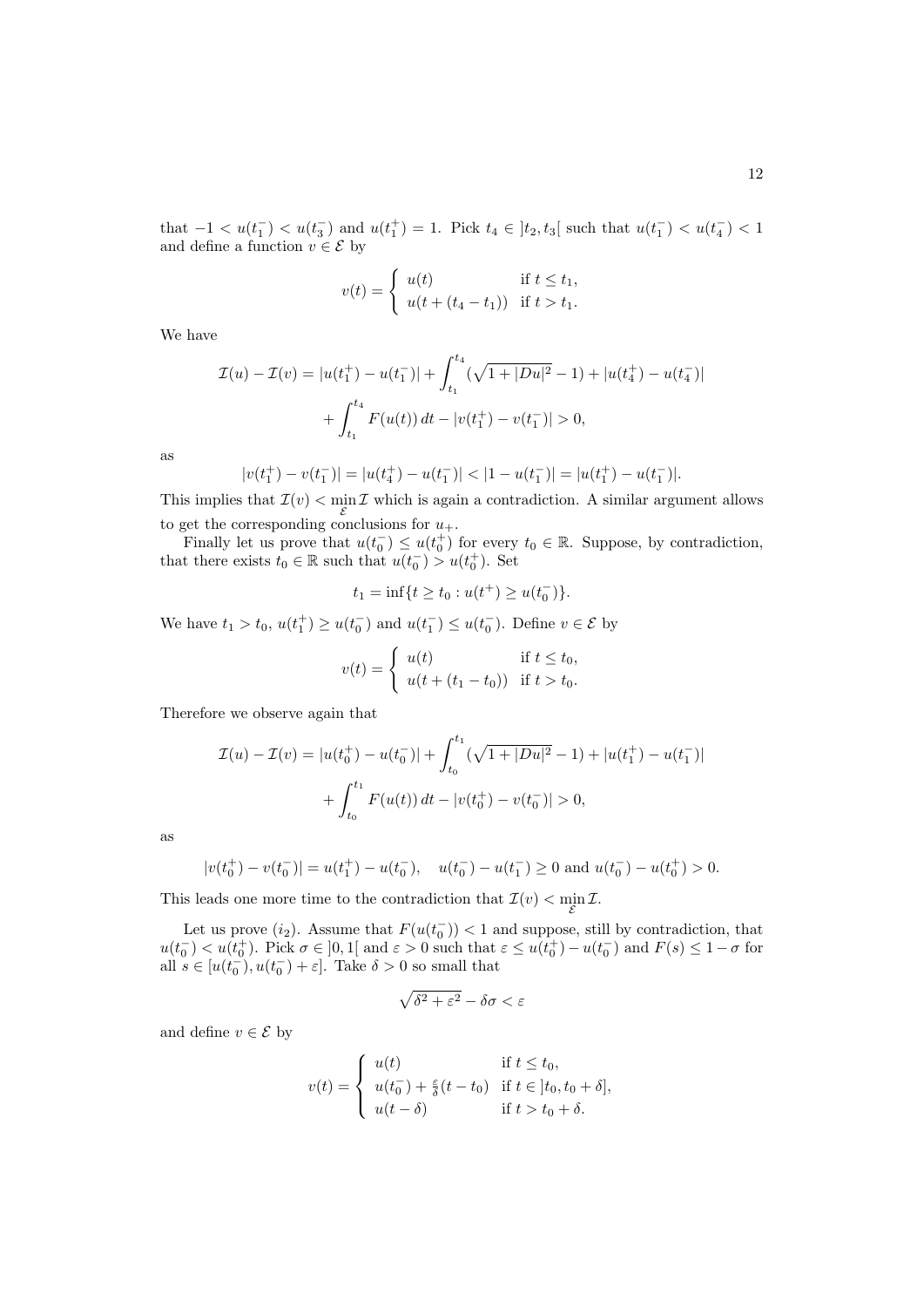Then we have

$$
\mathcal{I}(v) - \mathcal{I}(u) = \int_{t_0}^{t_0 + \delta} \left( \sqrt{1 + |Dv|^2} - 1 \right) + |v((t_0 + \delta)^+) - v((t_0 + \delta)^-)|
$$
  
+ 
$$
\int_{t_0}^{t_0 + \delta} F(v(t)) dt - |u(t_0^+) - u(t_0^-)|
$$
  
= 
$$
\int_{t_0}^{t_0 + \delta} \left( \sqrt{1 + |Dv|^2} - 1 \right) + |u(t_0^+) - u(t_0^-) - \varepsilon|
$$
  
+ 
$$
\int_{t_0}^{t_0 + \delta} F(v(t)) dt - |u(t_0^+) - u(t_0^-)|
$$
  
\$\leq \sqrt{\delta^2 + \varepsilon^2} - \delta\sigma - \varepsilon < 0\$,

leading to the usual contradiction. The proof in case  $F(u(t_0^+)) < 1$  is similar.

Let us prove  $(i_3)$ . Assume that  $F(s) \ge 1$  for all  $s \in [u(t_0^-), u(t_0^-) + \varepsilon]$  and suppose, by contradiction, that  $u(t_0^+) < u(t_0^-) + \varepsilon$ . Take  $t_1 > t_0$  such that  $u(t_1^+) \le u(t_0^-) + \varepsilon$ . Define a function  $v \in \mathcal{E}$  by

$$
v(t) = \begin{cases} u(t) & \text{if } t \le t_0, \\ u(t + (t_1 - t_0)) & \text{if } t > t_0. \end{cases}
$$

We have

$$
\mathcal{I}(v) - \mathcal{I}(u) = u(t_1^-) - u(t_0^+) - \int_{t_0}^{t_1} \left(\sqrt{1 + |Du|^2} - 1\right) - \int_{t_0}^{t_1} F(u(t)) dt
$$
  

$$
\leq u(t_1^+) - u(t_0^+) - \int_{t_0}^{t_1} \sqrt{1 + |Du|^2} < 0,
$$

leading again to the same contradiction. Assuming  $F(s) \ge 1$  for all  $s \in [u(t_0^+) - \varepsilon, u(t_0^+)]$ , we argue in a similar way.

Finally, let us prove  $(i_4)$ . Assume that  $u(t_0^-) < u(t_0^+)$  and suppose, by contradiction, that there exist  $\sigma > 0$  and  $s_1, s_2$ , with  $u(t_0^-) \leq s_1 < s_2 \leq u(t_0^+)$ , such that  $F(s) \leq 1 - \sigma$ for all  $s \in [s_1, s_2]$ . Arguing as when proving  $(i_2)$ , with  $\varepsilon = s_2 - s_1$ , we easily contradict the minimality of  $u$ .

<span id="page-12-0"></span>**Remark 3.1** Assume  $(h_0)$ . Let  $u \in \mathcal{E}$  be a minimizer of  $\mathcal{I}$  in  $\mathcal{E}$  and set  $\mathcal{O} = \{t \in \mathbb{R} :$  $F(u_{-}(t)) < 1$ . By Proposition [3.1,](#page-10-0)  $\mathcal{O} = \{t \in \mathbb{R} : F(u_{+}(t)) < 1\}$ ,  $\mathcal{O}$  is open and u is continuous in  $\mathcal{O}$ . Note that, as  $u \in \mathcal{E}$  and  $(h_0)$  holds, there exist  $\tau_0 \in ]-\infty, +\infty]$  and  $\tau_1 \in [-\infty, +\infty]$  such that  $F(u(t)) < 1$  for all  $t \in ]-\infty, \tau_0[ \cup ]\tau_1, +\infty[$ . Therefore, either  $\mathcal{O} = \mathbb{R}$ , or we can represent  $\mathcal{O}$  as an at most countable union of connected components, i.e.,  $\mathcal{O} = \dot{\bigcup}_{i \in N} K_i$ , where  $N \subseteq \mathbb{N}$  and, say,  $K_0 = ]-\infty, \tau_0[$  and  $K_1 = ]\tau_1, +\infty[$ .

<span id="page-12-1"></span>**Proposition 3.2.** Assume  $(h_0)$ . Suppose that  $u \in \mathcal{E}$  is a minimizer of  $\mathcal{I}$  in  $\mathcal{E}$ . Let  $I \subset \mathcal{O}$ be a bounded interval,  $\mathcal O$  being defined in Remark [3.1.](#page-12-0) Then  $u_{|I} \in W^{1,1}(I)$ .

*Proof.* Assume that  $t_0 \in \mathbb{R}$  and either  $F(u(t_0^-)) < 1$  or  $F(u(t_0^+)) < 1$ . Then, by Propo-sition [3.1,](#page-10-0) u is continuous at  $t_0$ . By the continuity of the function  $F(u(\cdot))$ , there is a neighbourhood U of  $t_0$  such that  $F(u(t)) < 1$  for all  $t \in U$ . In particular u is continuous in U. Pick  $\sigma \in [0,1]$  and  $\eta > 0$  such that

$$
F(s) < 1 - \sigma,
$$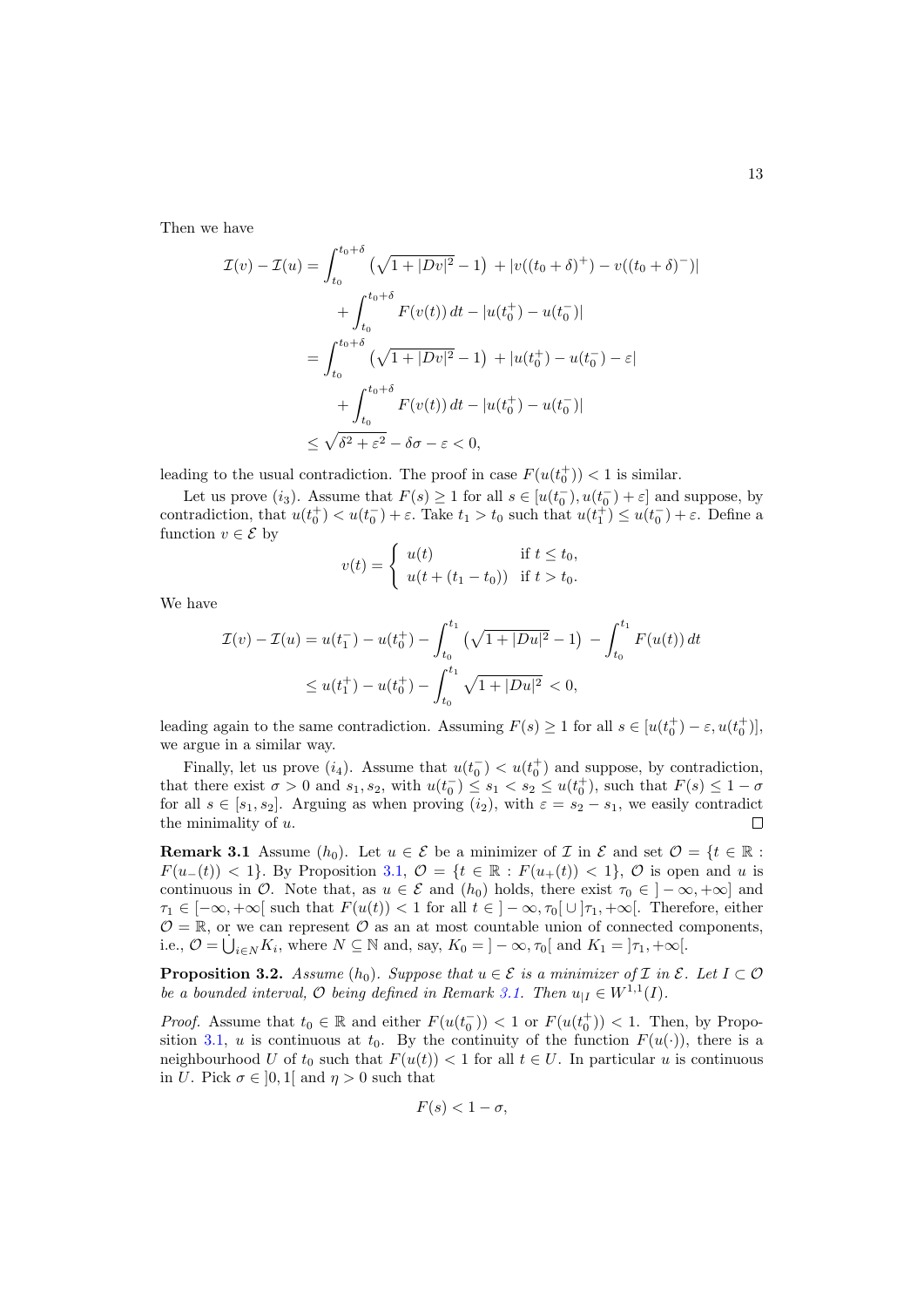for all  $s \in [u(t_0) - \eta, u(t_0) + \eta]$ , and

$$
|F(s_1) - F(s_2)| < \frac{\sigma}{4},
$$

for all  $s_1, s_2 \in [u(t_0) - \eta, u(t_0) + \eta]$ . By the standard decomposition of BV functions (see e.g. [\[5,](#page-25-15) Corollary 3.33]) we can write

$$
u_{|U} = u_A + u_C
$$

where  $u_A \in W^{1,1}(U)$  is the absolutely continuous part of  $u_{|U}$  and  $u_C$  is the Cantor part of  $u_{|U}$ . Take an interval  $I \subset U$ , neighbourhood of  $t_0$ , such that, for all  $t_1, t_2 \in I$ ,

$$
|u_A(t_1) - u_A(t_0)| < \frac{1}{2}\eta,
$$
\n
$$
|u_C(t_1) - u_C(t_0)| < \frac{1}{2}\eta,
$$
\n
$$
|u_C(t_2) - u_C(t_1)| < \frac{1}{2}\eta.
$$

Observe that  $u$  also satisfies

$$
|u_A(t) + u_C(t_1) - u(t_0)| < \eta
$$

for all  $t, t_1 \in I$ ,

$$
|u(t) - u(t_0)| < \eta
$$

for all  $t \in I$ , and

$$
\left| u_A(t_2) + u_C(t_1) + \frac{u_C(t_2) - u_C(t_1)}{t_2 - t_1} (t - t_1) - u(t_0) \right| < 2\eta
$$

for all  $t, t_1, t_2 \in I$ , with  $t_1 < t < t_2$ .

We aim to prove that  $u<sub>C</sub>(t) = 0$  for all  $t \in I$ . If this is not true, then  $\int_I |Du<sub>C</sub>| > 0$ . We set  $\delta = \mathcal{L}(I)$  and  $V = \int_I |Du_C|$ . Recall that the measure  $|Du_C|$  is singular with respect to the Lebesgue measure L, therefore there exists a set  $N_0 \subset I$  such that  $\mathcal{L}(N_0) = 0$  and

$$
V = \int_I |Du_C| = \int_{N_0} |Du_C|.
$$

Claim. There exists a sequence of pairwise disjoint intervals  $(I_n)_n$ , with  $I_n \subset I$  for all n and  $N_0 \subset \bigcup_{n \in \mathbb{N}} I_n$ , such that, for some  $n \in \mathbb{N}$ ,

$$
\sqrt{\delta_n^2+V_n^2}-\tfrac{3}{4}\sigma\delta_n
$$

where  $\delta_n = \mathcal{L}(I_n)$  and  $V_n = \int_{I_n} |Du_C|$ . Arguing by contradiction, we suppose that, for all  $\varepsilon > 0$ , we can take a sequence  $(I_n)_n$  with  $\mathcal{L}(I_n) < \varepsilon 2^{-n}$ ,  $N_0 \subset \bigcup_{n \in \mathbb{N}} I_n$  and, for all  $n \in \mathbb{N}$ ,

$$
\sqrt{\delta_n^2 + V_n^2} - \frac{3}{4}\sigma \delta_n \ge V_n.
$$

Therefore we have

$$
\frac{3}{2}\sigma \delta_n V_n \le \delta_n^2 \left(1 - \frac{9\sigma^2}{16}\right)
$$

and, summing over N,

$$
\tfrac{3}{2}\sigma V \leq 2\varepsilon\big(1-\tfrac{9\sigma^2}{16}\big),
$$

thus contradicting the assumption  $V > 0$ . This concludes the proof of the claim.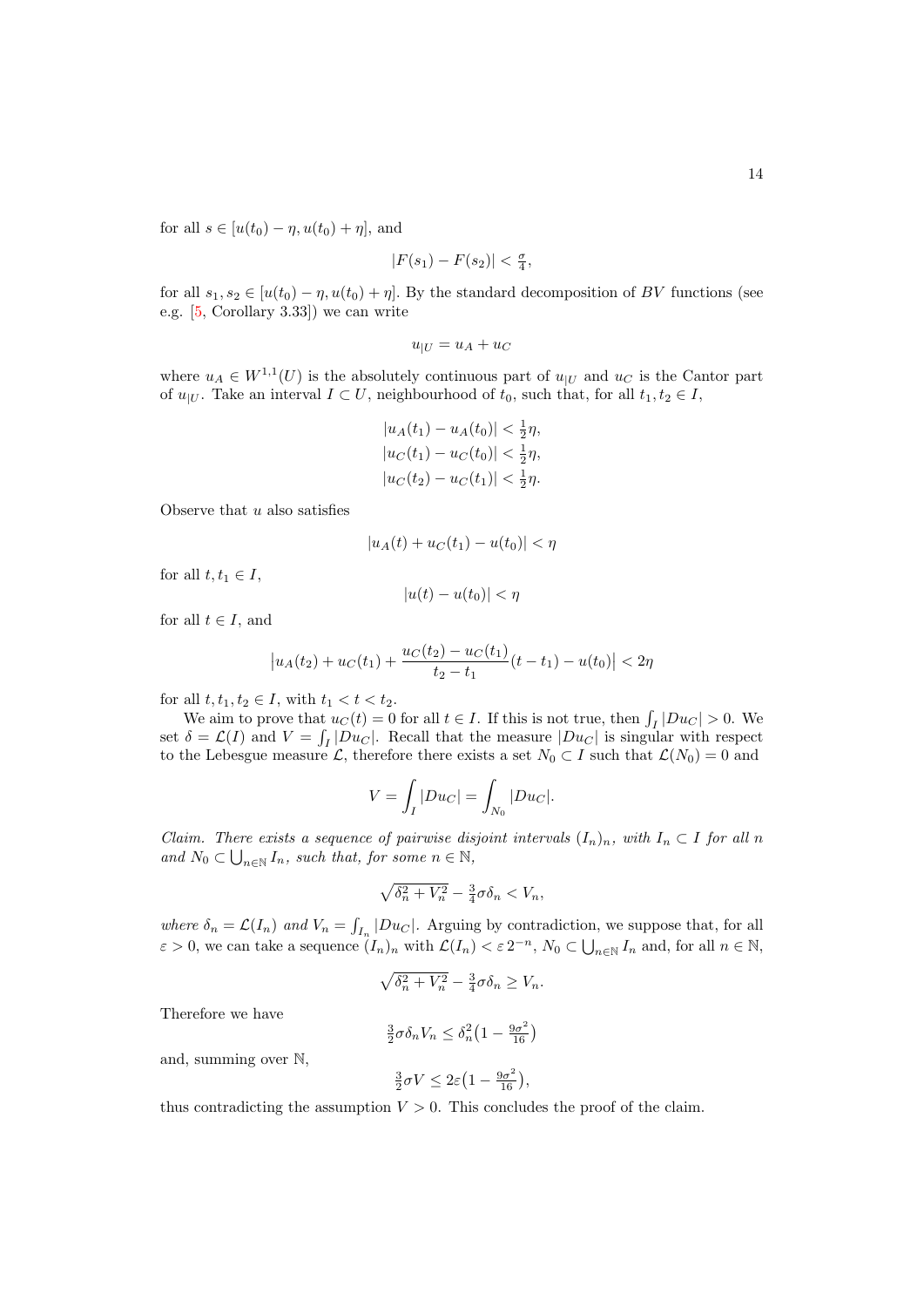Let  $I_0 = [t_1, t_2] \subset I$  be an interval, whose existence is proved in the claim, satisfying

$$
\sqrt{\delta_0^2 + V_0^2} - \frac{3}{4}\sigma \delta_0 < V_0,
$$

where  $\delta_0 = \mathcal{L}(I_0)$  and  $V_0 = \int_{I_0} |Du_C|$ . We define  $v \in \mathcal{E}$  by

$$
v(t) = \begin{cases} u(t) & \text{if } t \le t_1, \\ u_C(t_1) + u_A(t) & \text{if } t \in [t_1, t_2], \\ u_A(t_2) + u_C(t_1) + \frac{u_C(t_2) - u_C(t_1)}{\delta_0}(t - t_2) & \text{if } t \in [t_2, t_2 + \delta_0], \\ u(t - \delta_0) & \text{if } t > t_2 + \delta_0. \end{cases}
$$

We claim that  $\mathcal{I}(v) < \mathcal{I}(u)$ . Indeed, we compute

$$
\mathcal{I}(v) - \mathcal{I}(u) = \int_{t_1}^{t_2} \sqrt{1 + (u'_A)^2} dt - \delta_0 + \int_{t_1}^{t_2} F(u_C(t_1) + u_A(t)) dt
$$
  
+  $(\sqrt{\delta_0^2 + (u_C(t_2) - u_C(t_1))^2} - \delta_0$   
+  $\int_{t_1}^{t_2} F(u_A(t_2) + u_C(t_1) + \frac{u_C(t_2) - u_C(t_1)}{\delta_0}(t - t_1)) dt$   
-  $\int_{t_1}^{t_2} \sqrt{1 + (u'_A)^2} dt + \delta_0 - \int_{t_1}^{t_2} |Du_C| - \int_{t_1}^{t_2} F(u(t)) dt.$ 

Since  $u_C(t_2) - u_C(t_1) \leq V_0$ , we observe that

$$
\mathcal{I}(v) - \mathcal{I}(u) \le \int_{t_1}^{t_2} \left( F(u_C(t_1) + u_A(t)) - F(u(t)) \right) dt
$$
  
+  $\sqrt{\delta_0^2 + V_0^2} - \delta_0 - V_0$   
+  $\int_{t_1}^{t_2} F(u_A(t_2) + u_C(t_1) + \frac{u_C(t_2) - u_C(t_1)}{\delta_0} (t - t_1)) dt$   
 $\le \delta_0 \left( \frac{\sigma}{4} - \sigma \right) - V_0 + \sqrt{\delta_0^2 + V_0^2} < 0.$ 

Since  $u$  was assumed to be a minimizer of  $\mathcal{I}$ , we reached a contradiction. We proved that, for all  $t \in \mathbb{R}$ , if either  $F(u(t^{-})) < 1$  or  $F(u(t^{+})) < 1$ , then there is a neighbourhood I of t where  $u_C = 0$  and therefore  $u \in W^{1,1}(I)$ . The statement of the proposition immediately follows.  $\Box$ 

### <span id="page-14-0"></span>Proposition 3.3. Assume

 $(h_1)$   $F: \mathbb{R} \to [0, +\infty[$  is of class  $C^1$  and satisfies  $F(s) = 0$  if and only if  $s = \pm 1$ . Let  $u \in \mathcal{E}$  be a minimizer of  $\mathcal I$  in  $\mathcal E$ . Then the following conclusions hold:  $(i_1)$   $u \in C^2(\mathcal{O})$  and satisfies in  $\mathcal O$  the equation

$$
(u'/\sqrt{1+u'^2})' = F'(u),
$$
\n(18)

O being defined in Remark [3.1;](#page-12-0)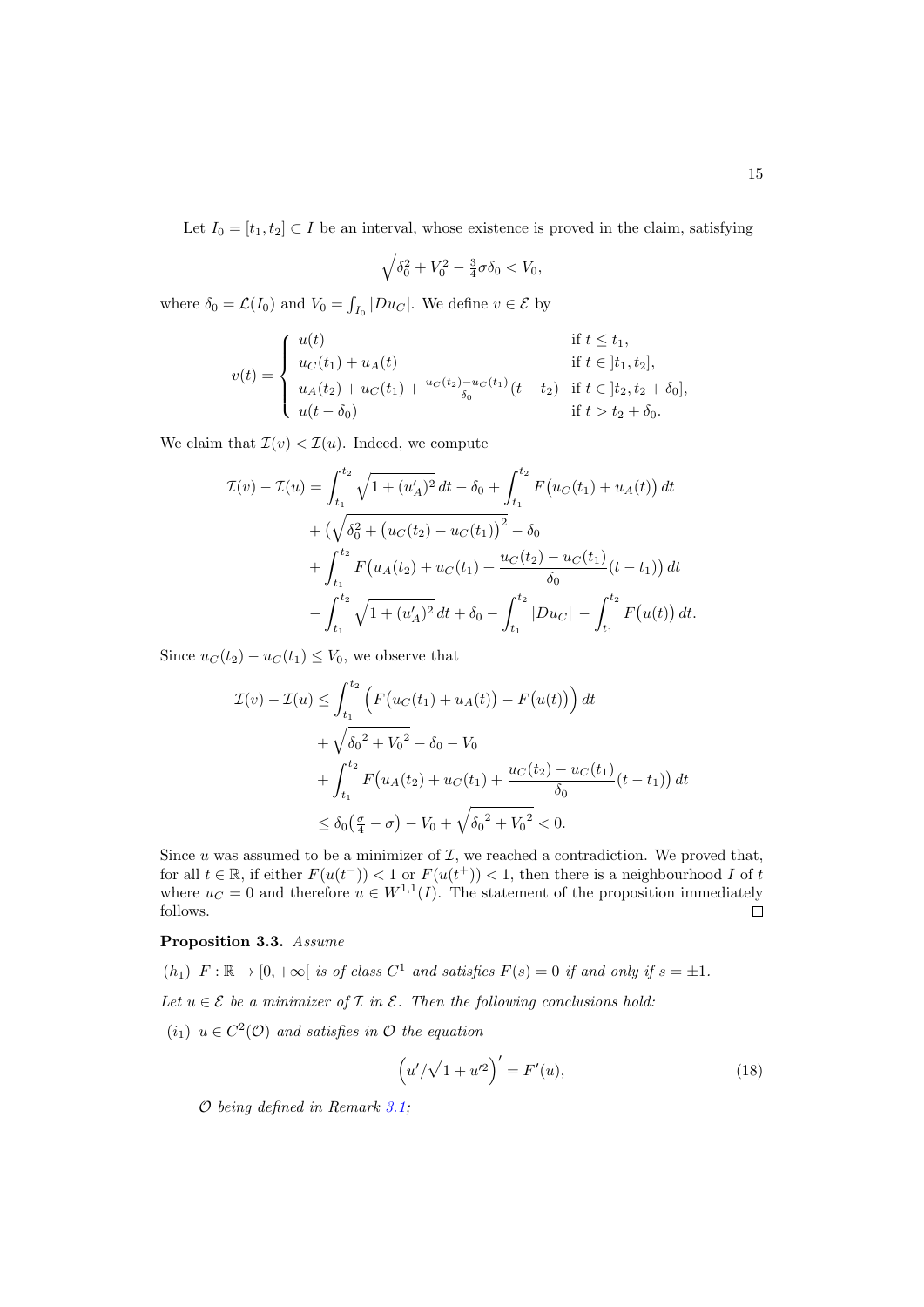- (*i*<sub>2</sub>)  $\lim_{t \to -\infty} u'(t) = \lim_{t \to +\infty} u'(t) = 0;$
- (i<sub>3</sub>) for each  $i \in N$ ,

$$
\lim_{t \to \inf K_i^+} u'(t) = +\infty,
$$

if  $K_i$  is bounded from below, and

$$
\lim_{t \to \sup K_i^-} u'(t) = +\infty,
$$

if  $K_i$  is bounded from above, N and  $K_i$  being defined in Remark [3.1;](#page-12-0)

 $(i_4)$  u is uniquely determined up to translations.

*Proof.* Let  $[a, b] \subset \mathcal{O}$  be any bounded interval. Since  $u_{\mid [a, b]}$  is a minimizer in  $BV(a, b)$  for

$$
\int_a^b \sqrt{1+|Dv|^2} + |v(a^+) - u(a^+)| + |v(b^-) - u(b^-)| + \int_a^b F(v) dt,
$$

by  $[6]$  u satisfies

$$
\int_{a}^{b} \frac{(Du)^{a} (D\phi)^{a}}{\sqrt{1 + |(Du)^{a}|^{2}}} dt + \int_{a}^{b} \text{sgn}\left(\frac{Du}{|Du|}\right) (D\phi)^{s} + \int_{a}^{b} F'(u)\phi dt = 0,
$$

for every  $\phi \in BV(a, b)$  such that  $|D\phi|^s$  is absolutely continuous with respect to  $|Du|^s$ ,  $\phi(a^+) = u(a^+)$  and  $\phi(b^-) = u(b^-)$ . By Proposition [3.2](#page-12-1)  $u_{\vert [a,b]} \in W^{1,1}(a,b)$ , hence  $u_{\vert [a,b]}$  is a weak solution of the Dirichlet problem

<span id="page-15-0"></span>
$$
\begin{cases} \left(v'/\sqrt{1+(v')^2}\right)' = F'(v), \\ v(a) = u(a^+), \ v(b) = u(b^-). \end{cases}
$$
\n(19)

Since  $u'/\sqrt{1+(u')^2} \in W^{1,1}(a,b)$  and  $F(u(t)) < 1$  for all  $t \in [a,b]$ , we easily obtain that  $u_{\parallel a,b\parallel} \in C^2(a,b)$  and  $u_{\parallel a,b\parallel}$  satisfies the equation in [\(19\)](#page-15-0). Therefore  $(i_1)$  holds.

Let us prove  $(i_2)$ . Let  $K_0 = ]-\infty, \tau_0[$  as in Remark [3.1.](#page-12-0) For each  $t \in ]-\infty, \tau_0[$  let us consider the energy function

<span id="page-15-1"></span>
$$
E(t) = 1 - 1/\sqrt{1 + u'(t)^2} - F(u(t)).
$$
\n(20)

It follows from the equation in [\(19\)](#page-15-0) that E is constant on  $]-\infty, \tau_0[$ . Since  $\lim_{t\to-\infty} F(u(t))=$ 0 we deduce the the limit  $\lim_{t\to -\infty} u'(t)$  does exist. Since  $\lim_{t\to -\infty} u(t) = -1$ , we conclude that  $\lim_{t\to-\infty}u'(t)=0$ . Similarly we prove that  $\lim_{t\to+\infty}u'(t)=0$ . Observe that, in particular, we have  $E = 0$  on  $\vert -\infty, \tau_0 \vert$ .

Let us prove  $(i_3)$ . Suppose  $K = K_i = [a, b] \subset \mathcal{O}$ , as defined in Remark [3.1,](#page-12-0) is bounded from below. As in the previous paragraph we observe that the energy function  $E$  defined in [\(20\)](#page-15-1) is constant on K, hence the limit  $\lim_{t \to a^+} u'(t)$  does exist. We aim to show that  $\lim_{t\to a^+} u'(t) = +\infty$ . Arguing by contradiction, suppose that  $\lim_{t\to a^+} u'(t) < +\infty$ . By the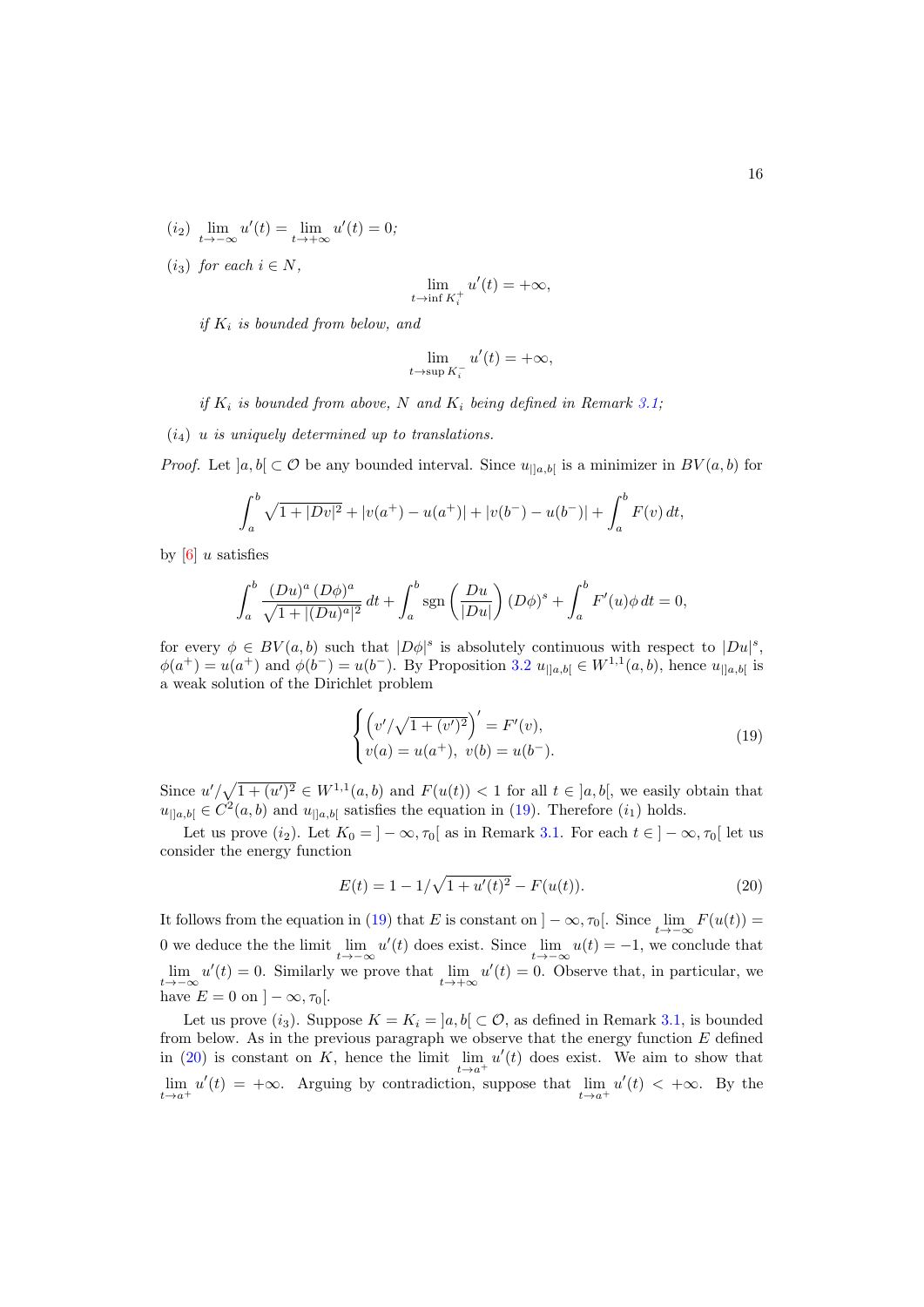continuity of the functions  $F(u(\cdot))$  and u', we can take numbers  $0 \leq k_1 < k_2$ ,  $\varepsilon > 0$  and  $\delta > 0$  such that  $a + \delta < b$ ,

$$
\varepsilon^2 + 2\varepsilon k_2 < 1,
$$
\n
$$
F(u(t)) > 1 - \varepsilon
$$

for all  $t \in [a, a + \delta],$ 

$$
{k_2}^2 - {k_1}^2 < 1 - \varepsilon^2 - 2\varepsilon k_2,
$$

and

$$
0 \leq k_1 \leq u'(t) \leq k_2
$$

for all  $t \in ]a, a + \delta[$ .

Let us define  $v \in \mathcal{E}$  by setting

$$
v(t) = \begin{cases} u(t) & \text{if } t \le a, \\ u(t+\delta) & \text{if } t > a. \end{cases}
$$

We claim that  $\mathcal{I}(v) < \mathcal{I}(u)$ . By the intermediate value theorem we have, for some  $\sigma \in [0,1]$ ,

$$
u(a+\delta) - u(a) = u'(a+\sigma\delta)\delta,
$$

hence, observing that  $k_2 < \sqrt{1 + k_1^2} - \varepsilon$ , we compute

$$
\mathcal{I}(v) - \mathcal{I}(u) = \left(u(a+\delta) - u(a)\right) - \int_{a}^{a+\delta} \sqrt{1 + (u')^2} dt + \delta - \int_{a}^{a+\delta} F(u(t)) dt
$$
  

$$
\le (k_2 - \sqrt{1 + k_1^2} + \varepsilon)\delta < 0.
$$

Since u was assumed to be a minimizer of  $\mathcal I$  we have a contradiction. Therefore  $\lim_{t\to a^+} u'(t) =$ +∞. Similarly we prove that, if  $K_i = ]a, b[ \subset \mathcal{O}$ , as defined in Remark [3.1,](#page-12-0) is bounded from above, we have  $\lim_{t\to b^-} u'(t) = +\infty$ . Observe that, in particular, we have  $E = 0$  on  $\mathcal{O}$ .

Let us prove  $(i_4)$ . Let  $u_1$  and  $u_2$  be minimizers of  $\mathcal I$  on  $\mathcal E$ . Following the notation introduced in Remark [3.1,](#page-12-0) we denote the intervals  $K_i$  associated to  $u_j$ , for  $j = 1, 2$ , by  $K_i^j$ , introduced in Remark 3.1, we denote the intervals  $K_i$  associated to  $u_j$ , for  $j = 1, 2, 6$   $K_i$ , and write  $\mathcal{O}^j = \bigcup_{i \in N^j} K_i^j$ ,  $K_0^j = \big] - \infty$ ,  $\tau_0^j$ . Possibly translating  $u_2$  we may assume that  $K_0 := K_0^1 = K_0^2$  and  $\tau_0 := \tau_0^1 = \tau_0^2$ . By energy considerations we deduce that  $u_1 = u_2$  on K<sub>0</sub>. If  $K_0 = \mathbb{R}$  we are done. Otherwise we note that  $u_1(\tau_0^-) = u_2(\tau_0^-)$ . By Proposition [3.1](#page-10-0) we must have  $u_1(\tau_0^+) = u_2(\tau_0^+)$ . Let  $i_1 \in N^1$  be such that  $K_{i_1}^1 = \overline{\smash{\big)}\tau_0}, \tau_{i_1}^1$  and  $K_{i_2}^2 = \overline{\smash{\big)}\tau_0}, \tau_{i_2}^2$ and set  $\tau = \min\{\tau_{i_1}^1, \tau_{i_2}^2\}$ . Again using the fact that the energy is zero for both  $u_1$  and  $u_2$ on  $]\tau_0, \tau[$  we conclude that  $K_i := K_{i_1}^1 = K_{i_2}^2$  and  $u_1 = u_2$  on  $K_i$ . A recursive argument finally shows that actually  $N := N^1 = N^2$ ,  $K_i := K_i^1 = K_i^2$  and  $u_1 = u_2$  on  $K_i$  for all  $i \in N$ .

Taking advantage of the properties of the possible minimizers of  $\mathcal I$  in  $\mathcal E$ , highlighted in Proposition [3.1,](#page-10-0) we can easily prove the existence of such minimizers.

**Theorem 3.4.** Assume  $(h_0)$ . Then there exists  $u \in \mathcal{E}$  such that  $\mathcal{I}(u) = \min_{\mathcal{E}} \mathcal{I}$ .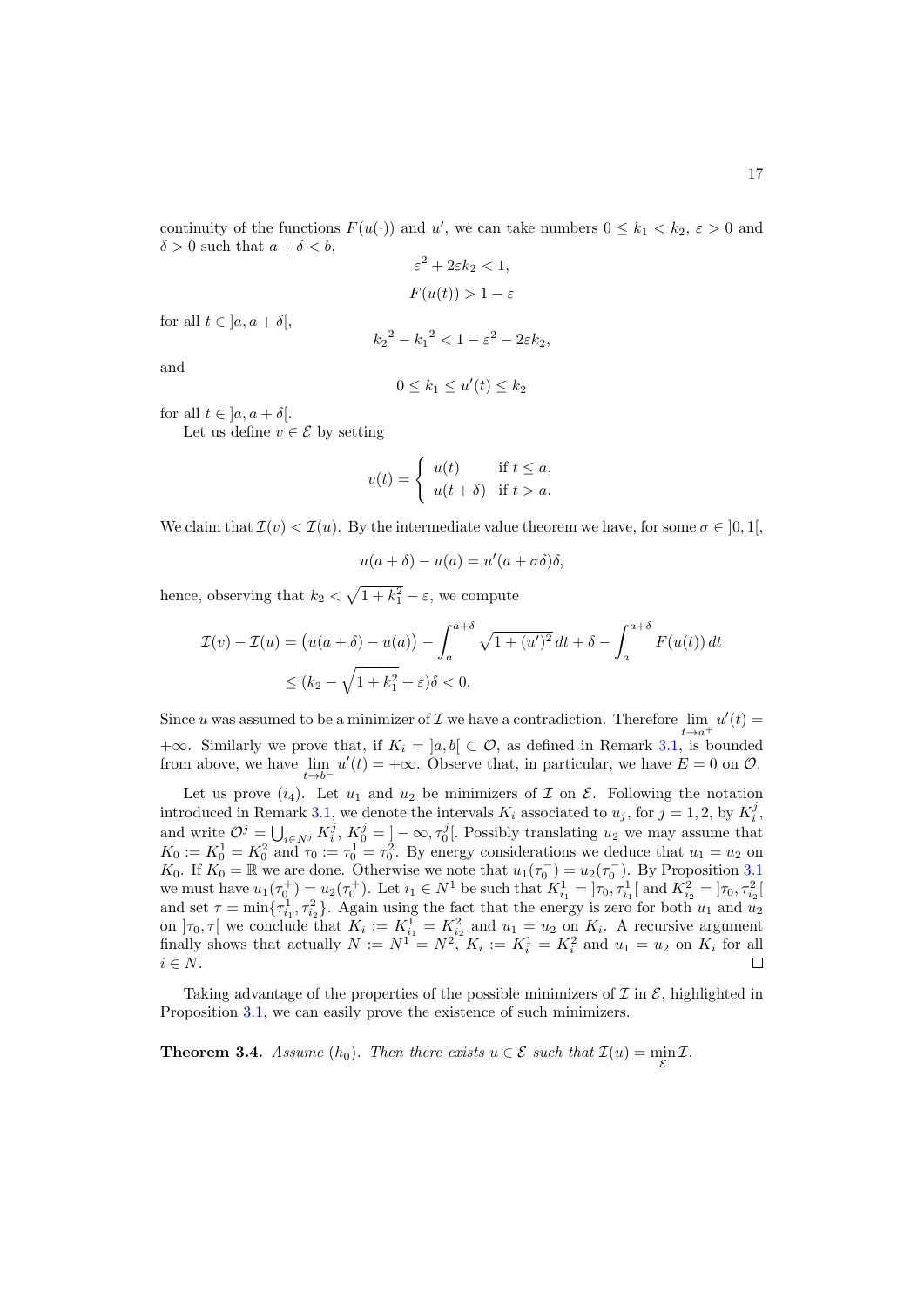Proof. Claim 1. There exists a minimizer of  $I$  in the set

$$
\hat{\mathcal{E}} = \{ u \in \mathcal{E} : u \text{ is increasing a.e. in } \mathbb{R} \}.
$$

Let  $(u_n)_n$  be a sequence in  $\hat{\mathcal{E}}$  such that

$$
\lim_{n \to +\infty} \mathcal{I}(u_n) = \inf_{\hat{\mathcal{E}}} \mathcal{I}.
$$

For each  $n$ , we have

$$
|u_n(t)| \le 1
$$

for a.e.  $t \in \mathbb{R}$ . Since *I* is invariant under translations, i.e., for any given  $\tau \in \mathbb{R}$  and every  $v \in \mathcal{E}, \mathcal{I}(v(\cdot - \tau)) = \mathcal{I}(v)$ , we can also suppose that

$$
u_n(t) \le 0
$$
 for a.e.  $t \le 0$  and  $u_n(t) \ge 0$  for a.e.  $t \ge 0$ .

As  $\sup_n \mathcal{I}(u_n) \leq 2$ , we have

$$
\sup_n \mathcal{J}(u_n) \le 2.
$$

Fix  $N \in \mathbb{N}^+$  and denote by  $u_n^N$  the restriction to  $]-N, N[$  of the function  $u_n$ . Since the sequence  $(u_n^N)_n$  is bounded in  $BV(-N, N)$ , there exists a subsequence which converges in  $L^1(-N, N)$  and a.e. in  $]-N, N[$  to a function  $u^N \in BV(-N, N)$ . By a diagonal argument, we can extract a subsequence of  $(u_n)_n$ , still denoted by  $(u_n)_n$ , which converges to a function  $u \in BV_{loc}(\mathbb{R})$  a.e. in  $\mathbb{R}$  and in  $L^1_{loc}(\mathbb{R})$ .

Since each  $u_n$  is increasing a.e. in  $\mathbb{R}$ , the same holds true for u. Moreover, for every  $\varepsilon \in ]0,1[$ , there exist  $s_n, t_n \in \mathbb{R}$ , with  $s_n \leq 0 \leq t_n$ , such that

$$
u_n(t) \le -1 + \varepsilon
$$
 for a.e.  $t \le s_n$ ,  
 $u_n(t) \ge 1 - \varepsilon$  for a.e.  $t \ge t_n$ ,

and, if  $s_n < t_n$ ,

$$
-1 + \varepsilon \le u_n(t) \le 1 - \varepsilon \quad \text{for a.e. } t \in [s_n, t_n].
$$

From the inequality

$$
2 \ge \mathcal{I}(u_n) \ge \int_{s_n}^{t_n} F(u_n) dt \ge \left(\min_{[-1+\varepsilon, 1-\varepsilon]} F(s)\right) (t_n - s_n),\tag{21}
$$

we infer that the sequence  $(t_n - s_n)_n$  is bounded and therefore both  $(t_n)_n$  and  $(s_n)_n$  are bounded. Hence, we may suppose that  $(s_n)_n$  converges to some  $\bar{s} \in \mathbb{R}$  and  $(t_n)_n$  converges to some  $\bar{t} \in \mathbb{R}$ , with  $\bar{s} \leq 0 \leq \bar{t}$ . Accordingly, we have

 $-1 \le u(t) \le -1 + \varepsilon$  for a.e.  $t \le \bar{s}$  and  $1 - \varepsilon \le u(t) \le 1$  for a.e.  $t \ge \bar{t}$ .

Thus we conclude that  $u \in \hat{\mathcal{E}}$ .

Combining the lower semicontinuity of  $J$ , proved in Proposition [2.1,](#page-6-2) and Fatou's lemma, we deduce that

$$
\mathcal{I}(u) = \mathcal{J}(u) + \int_{-\infty}^{+\infty} F(u) dt \le \liminf_{n \to +\infty} \mathcal{J}(u_n) + \liminf_{n \to +\infty} \int_{-\infty}^{+\infty} F(u_n) dt
$$
  

$$
\le \liminf_{n \to +\infty} \mathcal{I}(u_n) = \inf_{\hat{\mathcal{E}}} \mathcal{I},
$$

i.e.  $\mathcal{I}(u) = \min_{\hat{\mathcal{E}}} \mathcal{I}$ , thus concluding the proof of our first claim.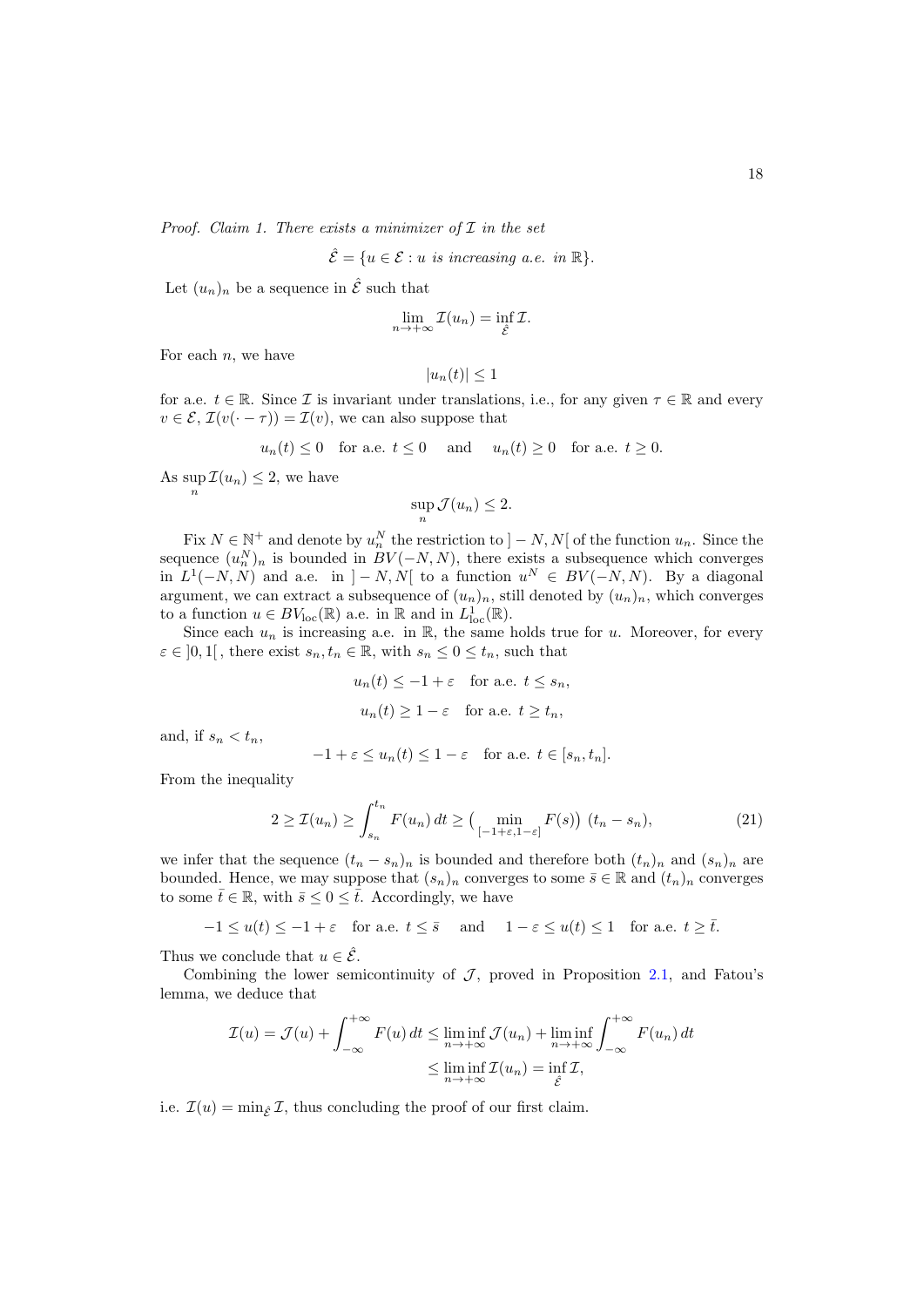*Claim 2.* We have  $\min_{\hat{\mathcal{E}}} \mathcal{I} = \inf_{\mathcal{E}} \mathcal{I}$ . If this is not true, there exists  $u \in \mathcal{E}$  such that  $\mathcal{I}(u) \leq \min_{\varepsilon} \mathcal{I} - \varepsilon$  for some  $\varepsilon > 0$ . Then, using the approximation property stated in Proposition [2.2,](#page-6-3) we can assume  $u \in \mathcal{F}_{\omega}$  and  $\mathcal{I}(u) \leq \min_{\varepsilon} \mathcal{I} - \varepsilon/2$ . It then follows from Theorem [2.5](#page-9-0) that the rearranged function  $u^*$  satisfies

$$
\mathcal{I}(u^\star) \le \mathcal{I}(u) < \min_{\hat{\mathcal{E}}} \mathcal{I}
$$

which is obviously a contradiction.

Conclusion. Combining Claim 1 and Claim 2, we deduce that

$$
\inf_{\mathcal{E}} \mathcal{I} = \min_{\mathcal{E}} \mathcal{I},
$$

since this level is achieved by a function in  $\hat{\mathcal{E}}$ .

## 4 Analysis of the N-dimensional problem

In this section we study the  $N$ -dimensional equation  $(6)$ , in connection with the version of the Gibbons' conjecture for  $(6)$  mentioned in the introduction. Namely, we discuss the one-dimensional character of the minimizers of the functional  $\mathcal{I}_{\omega} : \mathcal{E}_{\omega} \to [0, +\infty]$  defined by

$$
\mathcal{I}_{\omega}(v) = \mathcal{J}_{\omega}(v) + \iint_{\mathbb{R}\times\omega} F(v) \, dt dx,
$$

having assumed condition  $(h_0)$ .

<span id="page-18-0"></span>**Theorem 4.1.** Let  $\omega$  be a non-empty open bounded set in  $\mathbb{R}^{N-1}$ . Assume  $(h_0)$ . Let  $u \in \mathcal{E}_{\omega}$ be a minimizer of  $\mathcal{I}_{\omega}$ . Then u coincides with its increasing rearrangement  $u^*$ .

*Proof.* Let  $u \in \mathcal{E}_{\omega}$  be a minimizer of  $\mathcal{I}_{\omega}$  and denote by  $u^* \in \mathcal{E}$  its increasing rearrangement. Note that, by Proposition [2.3,](#page-8-0) both  $||u||_{\infty} \le 1$  and  $||u^*||_{\infty} \le 1$  hold.

Claim 1. There is a sequence  $(u_n)_n$  in  $\mathcal{F}_{\omega}$ , with  $||u_n||_{\infty} \leq 1$  for all n, such that, for each  $T > 0$ ,  $(u_{n\parallel -T, T[\times\omega})_n$  converges in  $L^1(]-T, T[\times\omega)$  to  $u_{\parallel -T, T[\times\omega)}$  and

$$
\lim_{n \to +\infty} \mathcal{J}_{\omega}(u_n) = \mathcal{J}_{\omega}(u).
$$

In addition this sequence can be chosen so that the sequence  $(u_n^{\star})_n$  of the corresponding increasing rearrangements is such that, for each  $T > 0$ ,  $(u_n^*||-T,T[\times \omega])$  converges in  $L^1(]-T,T[ \times \omega)$  to  $u^*_{||-T,T[ \times \omega}$ , and

$$
\lim_{n \to +\infty} \mathcal{J}_{\omega}(u_n^*) = \mathcal{J}_{\omega}(u^*),
$$

with

$$
\mathcal{J}_{\omega}(u^*) = \mathcal{J}_{\omega}(u). \tag{22}
$$

Let  $(v_n)_n$  be a sequence in  $\mathcal{F}_{\omega}$ , whose existence is guaranteed by Proposition [2.2,](#page-6-3) satisfying  $(13), (14), with v = u, and$  $(13), (14), with v = u, and$  $(13), (14), with v = u, and$  $(13), (14), with v = u, and$ 

$$
\lim_{n \to +\infty} \mathcal{I}_{\omega}(v_n) = \mathcal{I}_{\omega}(u).
$$

Set, for each  $n$ ,

$$
u_n = (v_n \vee -1) \wedge 1.
$$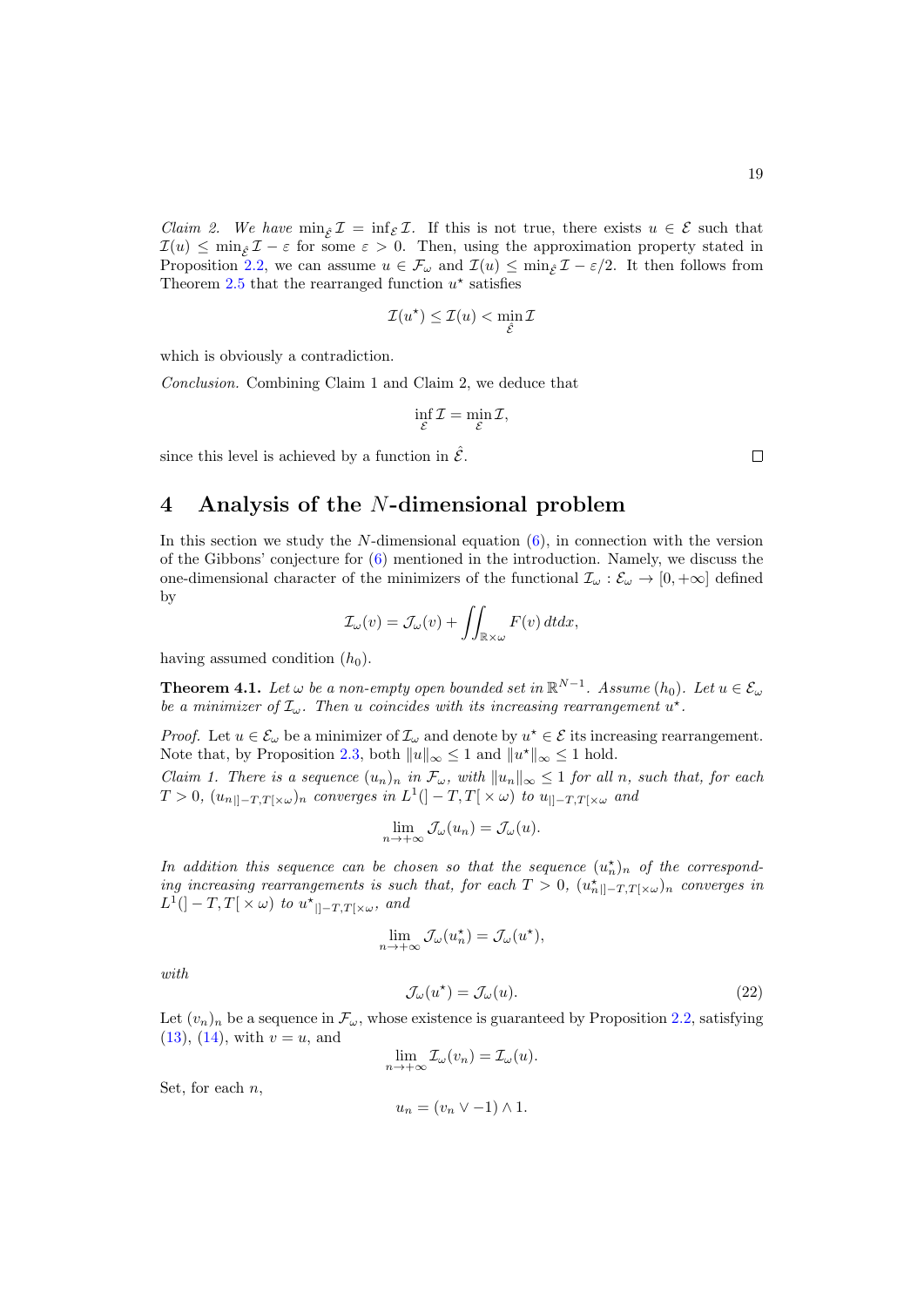By Proposition [2.3](#page-8-0) we have

$$
\iint_{\mathbb{R}\times\omega} \left(\sqrt{1+|\nabla u_n|^2}-1\right) dt dx \le \iint_{\mathbb{R}\times\omega} \left(\sqrt{1+|\nabla v_n|^2}-1\right) dt dx;
$$

moreover, it is easy to see that

<span id="page-19-1"></span>
$$
\iint_{\mathbb{R}\times\omega} g(|u_n - u|) \, dt dx \le \iint_{\mathbb{R}\times\omega} g(|v_n - u|) \, dt dx \tag{23}
$$

and

$$
\iint_{\mathbb{R}\times\omega} F(u_n)\,dtdx \le \iint_{\mathbb{R}\times\omega} F(v_n)\,dtdx.
$$

Therefore, from

$$
\limsup_{n \to +\infty} \mathcal{I}_{\omega}(u_n) \le \lim_{n \to +\infty} \mathcal{I}_{\omega}(v_n) = \mathcal{I}_{\omega}(u),
$$

<span id="page-19-0"></span>we infer

$$
\lim_{n \to +\infty} \mathcal{J}_{\omega}(u_n) = \mathcal{J}_{\omega}(u). \tag{24}
$$

By Theorem [2.5,](#page-9-0) we have, for any  $v \in \mathcal{E}_{\omega} \cap W_{\text{loc}}^{1,1}(\mathbb{R} \times \omega)$ ,

$$
\iint_{\mathbb{R}\times\omega} \left(\sqrt{1+|\nabla v^\star|^2}-1\right) dt dx \le \iint_{\mathbb{R}\times\omega} \left(\sqrt{1+|\nabla v|^2}-1\right) dt dx.
$$

Hence, [\(24\)](#page-19-0) implies

$$
\limsup_{n \to +\infty} \mathcal{J}_{\omega}(u_n^*) \le \lim_{n \to +\infty} \mathcal{J}_{\omega}(u_n) = \mathcal{J}_{\omega}(u).
$$

On the other hand, [\[2,](#page-24-1) Proposition 2.7] yields

$$
\iint_{\mathbb{R}\times\omega} g(|u_n^{\star}-u^{\star}|)dt dx \le \iint_{\mathbb{R}\times\omega} g(|u_n-u|)dt dx.
$$

Hence, combining  $(23)$  and  $(13)$ , we obtain

<span id="page-19-2"></span>
$$
\lim_{n \to +\infty} \iint_{\mathbb{R} \times \omega} g(|u_n^* - u^*|) dt dx = 0.
$$
 (25)

This implies, as g is increasing, that the sequence  $(u_n^{\star})_n$  converges in measure to  $u^{\star}$  and therefore a.e. in  $\mathbb{R}\times\omega$ , up to the extraction of a subsequence that we still denote by  $(u_n^{\star})_n$ . Since  $||u_n^*||_{\infty} \leq 1$  for all  $n, (u_{n||-T,T[\times\omega})_n$  converges to  $u^*_{||-T,T[\times\omega)}$  in  $L^1(]-T,T[\times\omega)$  for each  $T > 0$ . The semicontinuity property stated in Proposition [2.1](#page-6-2) and the estimate [\(25\)](#page-19-2) imply

$$
\mathcal{J}_{\omega}(u^*) \leq \liminf_{n \to +\infty} \mathcal{J}_{\omega}(u_n^*) \leq \mathcal{J}_{\omega}(u).
$$

Since, by  $[2,$  Theorem 2.6, we have

$$
\iint_{\mathbb{R}\times\omega} F(u^*)\,dtdx = \iint_{\mathbb{R}\times\omega} F(u)\,dtdx,
$$

it follows that  $\mathcal{I}(u^*) = \mathcal{I}(u)$  and thus  $u^*$  is a minimizer of  $\mathcal I$  in  $\mathcal E$ . Hence we also get

<span id="page-19-3"></span>
$$
\mathcal{J}_{\omega}(u^*) = \lim_{n \to +\infty} \mathcal{J}_{\omega}(u_n^*) = \mathcal{J}_{\omega}(u). \tag{26}
$$

This concludes the proof of Claim 1.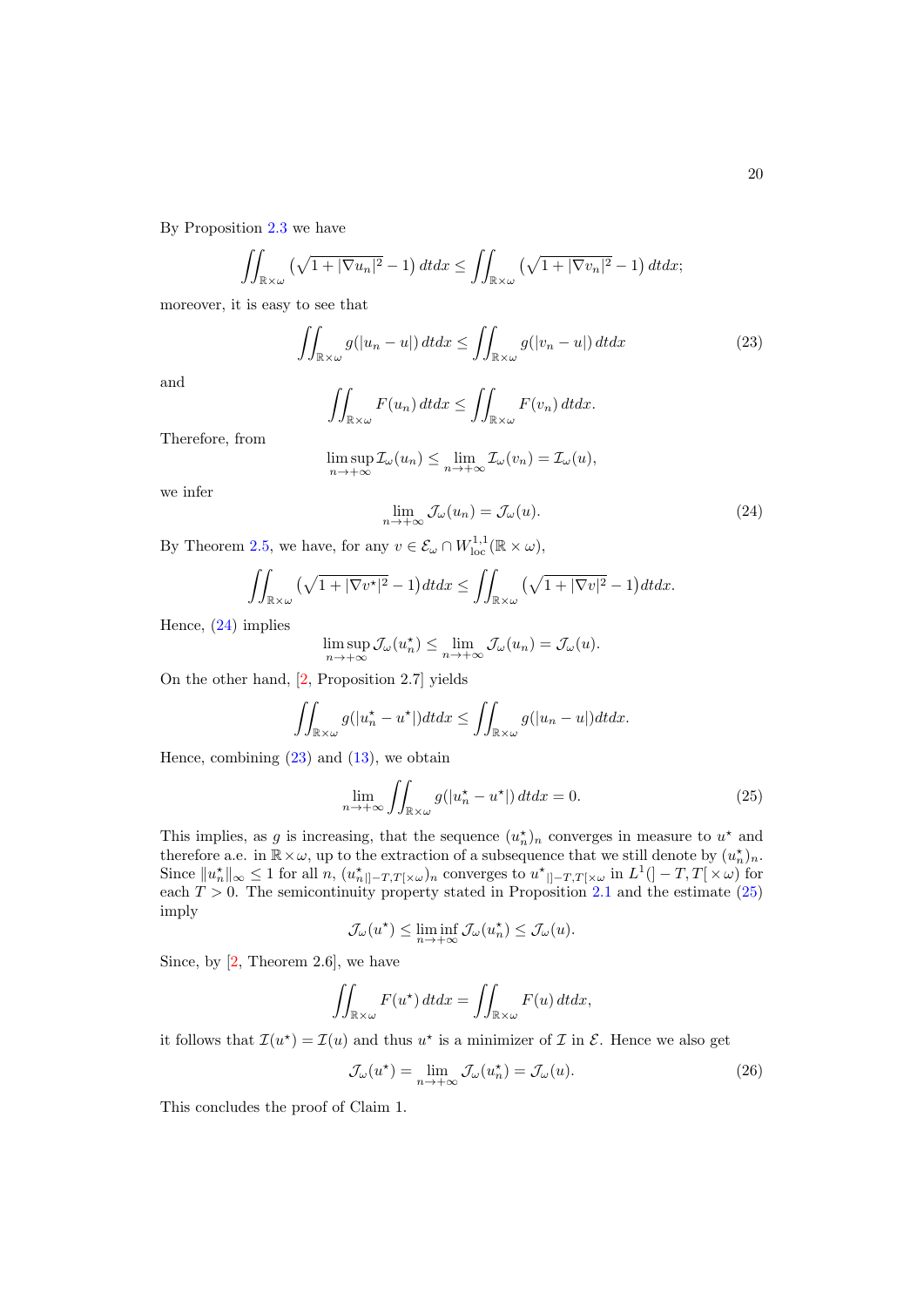21

Without restriction we can identify  $u^*$  with the right-trace function  $u^*_{+}$ . Proposition [3.1](#page-10-0) states that  $u^*$  is increasing on R and strictly increasing on the set  $\{t \in \mathbb{R} : |u^*(t)| < 1\}.$ Hence, by [\[2,](#page-24-1) Remark 2.3] we have, for a.e.  $s \in \{-1, 1\}$ ,

$$
\operatorname{meas}(\{(t,x)\in\mathbb{R}\times\omega:u(t,x)=s\})=\operatorname{meas}(\{(t,x)\in\mathbb{R}\times\omega:u^{\star}(t,x)=s\})=0.
$$

Let us set, for each  $s \in ]-1,1[$  and all n,

$$
E_s(u) = \{(t, x) \in \mathbb{R} \times \omega : u(t, x) \ge s \}, \qquad E_s(u^*) = \{(t, x) \in \mathbb{R} \times \omega : u^*(t, x) \ge s \},
$$
  

$$
E_s(u_n) = \{(t, x) \in \mathbb{R} \times \omega : u_n(t, x) \ge s \}, \qquad E_s(u_n^*) = \{(t, x) \in \mathbb{R} \times \omega : u_n^*(t, x) \ge s \}.
$$

It is clear that (cf. [\[2,](#page-24-1) Lemma 1.5])

$$
Per(E_s(u^*)) = Per(E_s(u_n^*)) = meas(\omega).
$$

Claim 2. For a.e.  $s \in |-1,1|$ , we have

$$
\lim_{n \to +\infty} \chi_{E_s(u_n)}(t,x) = \chi_{E_s(u)}(t,x) \quad a.e. \text{ in } \mathbb{R} \times \omega,
$$

and hence the sequence  $(\chi_{E_s(u_n)})_n$  converges to  $\chi_{E_s(u)}$  in  $L^1_{loc}(\mathbb{R} \times \omega)$ . We know that, for a.e.  $s \in ]-1,1[,$ 

$$
\operatorname{meas}\{(t,x)\in\mathbb{R}\times\omega:u(t,x)=s\}=0.
$$

Fix such a number  $s \in ]-1,1[$ . Since the sequence  $(u_n)_n$  converges to u a.e. in  $\mathbb{R} \times \omega$ , we infer that, for a.e.  $(t, x) \in \mathbb{R} \times \omega$ , if  $u(t, x) > s$ , then  $u_n(t, x) > s$  for all sufficiently large n. Hence the conclusions immediately follow. This concludes the proof of Claim 2. *Claim 3. For a.e.*  $s \in ]-1,1[$  *we have* 

$$
\lim_{n \to +\infty} \operatorname{Per}(E_s(u_n)) = \operatorname{meas}(\omega).
$$

Assume, by contradiction, that there are a constant  $\delta > 0$  and a set  $D \subset ]-1,1[$ , with  $meas(D) > 0$ , such that

<span id="page-20-1"></span>
$$
\operatorname{Per}(E_s(u_n)) > \operatorname{meas}(\omega) + \delta \tag{27}
$$

for all n and every  $s \in D$ . We borrow now some ideas from the proof of [\[2,](#page-24-1) Theorem 2.10] for showing that there is a constant  $\eta > 0$  such that, for infinitely many n,

<span id="page-20-0"></span>
$$
\mathcal{J}(u_n^*) \le \mathcal{J}(u_n) - \eta; \tag{28}
$$

thus contradicting  $(24)$  and  $(26)$ . Without restriction we can also suppose that D is a Borel set and there is  $d \in [0,1]$  such that

$$
D \subseteq \, ]-d, d[.
$$

Let us prove [\(28\)](#page-20-0). We identify each  $u_n^*$  with a function depending only on the variable t, i.e.,  $u_n^* : \mathbb{R} \to [-1, 1]$ . Set

$$
H_n = \{ s \in [-1, 1] : (u_n^*)^{-1}(\{s\}) \text{ is not a singleton} \}
$$

and

$$
J_n = \bigcup_{s \in H_n} (u_n^*)^{-1}(\{s\}).
$$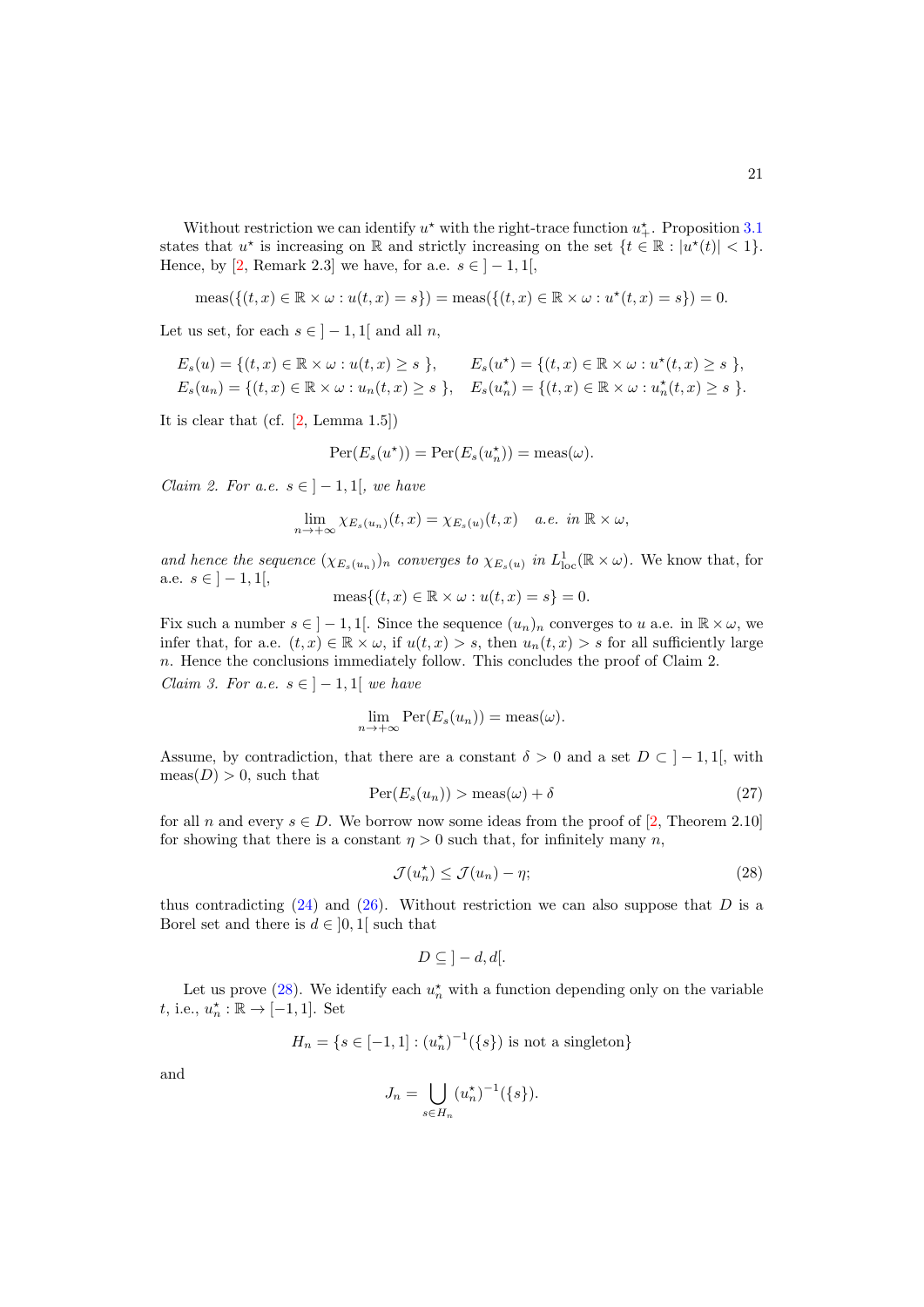Since  $u_n^*$  is non-decreasing and continuous,  $H_n$  is at most countable and  $J_n$  is the countable union of closed intervals. Define  $I_n = \mathbb{R} \setminus J_n$ ,  $v_n^* = u_{n|I_n}^*$  and  $K_n = u_n^*(I_n) = ]-1,1[ \setminus H_n]$ . The function  $v_n^*$  is strictly increasing, with inverse  $(v_n^*)^{-1}$ :  $K_n \to I_n$ . Clearly we have, by [\[39,](#page-27-5) Theorem 1.56],  $u_n^{\star'} = 0$  a.e. in  $J_n$  and hence

$$
\mathcal{J}(u_n^*) = \iint_{\mathbb{R}\times\omega} (\sqrt{1+|\nabla u_n^*|^2} - 1) dt dx
$$
  
= meas(\omega) 
$$
\int_{-\infty}^{+\infty} (\sqrt{1+|u_n^{\star}|^2} - 1) dt = \text{meas}(\omega) \int_{I_n} (\sqrt{1+|u_n^{\star}|^2} - 1) dt. \tag{29}
$$

Moreover we can write, for each  $s$ ,

<span id="page-21-0"></span>
$$
\sqrt{1+s^2} - 1 = a(s)s - b(s),
$$

where

$$
a(s) = \frac{s}{\sqrt{1+s^2}}
$$
 and  $b(s) = s^2 \left(\frac{1}{\sqrt{1+s^2}} - \frac{1}{1+\sqrt{1+s^2}}\right).$ 

Observe that, by convexity, we also have, for every  $\sigma$ ,

<span id="page-21-3"></span>
$$
\sqrt{1+\sigma^2} - 1 \ge a(s)\sigma - b(s). \tag{30}
$$

Let us set, for  $s \in K_n$ ,

$$
a_n(s) = a(|u_n^{\star'}(v_n^{\star})^{-1}(s)|)
$$
 and  $b_n(s) = b(|u_n^{\star'}(v_n^{\star})^{-1}(s)|)$ ,

and, for  $s \in H_n$ ,

<span id="page-21-2"></span><span id="page-21-1"></span>
$$
a_n(s) = 0 = b_n(s).
$$

Clearly  $a_n, b_n \in L^{\infty}(-1, 1)$ . We have, by [\(29\)](#page-21-0) and the definitions of  $a_n$  and  $b_n$ ,

$$
\mathcal{J}(u_n^*) = \iint_{\mathbb{R}\times\omega} (\sqrt{1+|\nabla u_n^*|^2} - 1) dt dx = \text{meas}(\omega) \int_{I_n} (\sqrt{1+|u_n^*|^2} - 1) dt
$$
  
\n
$$
= \text{meas}(\omega) \int_{I_n} \left( a(|u_n^*|)|u_n^*| - b(|u_n^*|) \right) dt
$$
  
\n
$$
= \text{meas}(\omega) \Big( \int_{I_n} a_n(v_n^*) u_n^* dt - \int_{-\infty}^{+\infty} b_n(v_n^*) dt \Big)
$$
  
\n
$$
= \text{meas}(\omega) \int_{(v_n^*)^{-1}(K_n)} a_n(v_n^*) u_n^{*'} dt - \iint_{\mathbb{R}\times\omega} b_n(u_n^*) dt dx.
$$
 (31)

Using the coarea formula (see, e.g., [\[33,](#page-26-15) Theorem 1.13, Theorem 16.1] and [\[7,](#page-25-16) Theorem 10.3.3]), it follows that

$$
\int_{(v_n^{\star})^{-1}(K_n)} a_n(v_n^{\star}) u_n^{\star'} dt = \int_{-\infty}^{+\infty} \left( \int_{(v_n^{\star})^{-1}(K_n) \cap (v_n^{\star})^{-1}(\{s\})} a_n(v_n^{\star})(t) d\mathcal{H}^0(t) \right) ds
$$
\n
$$
= \int_{K_n} a_n(s) ds. \tag{32}
$$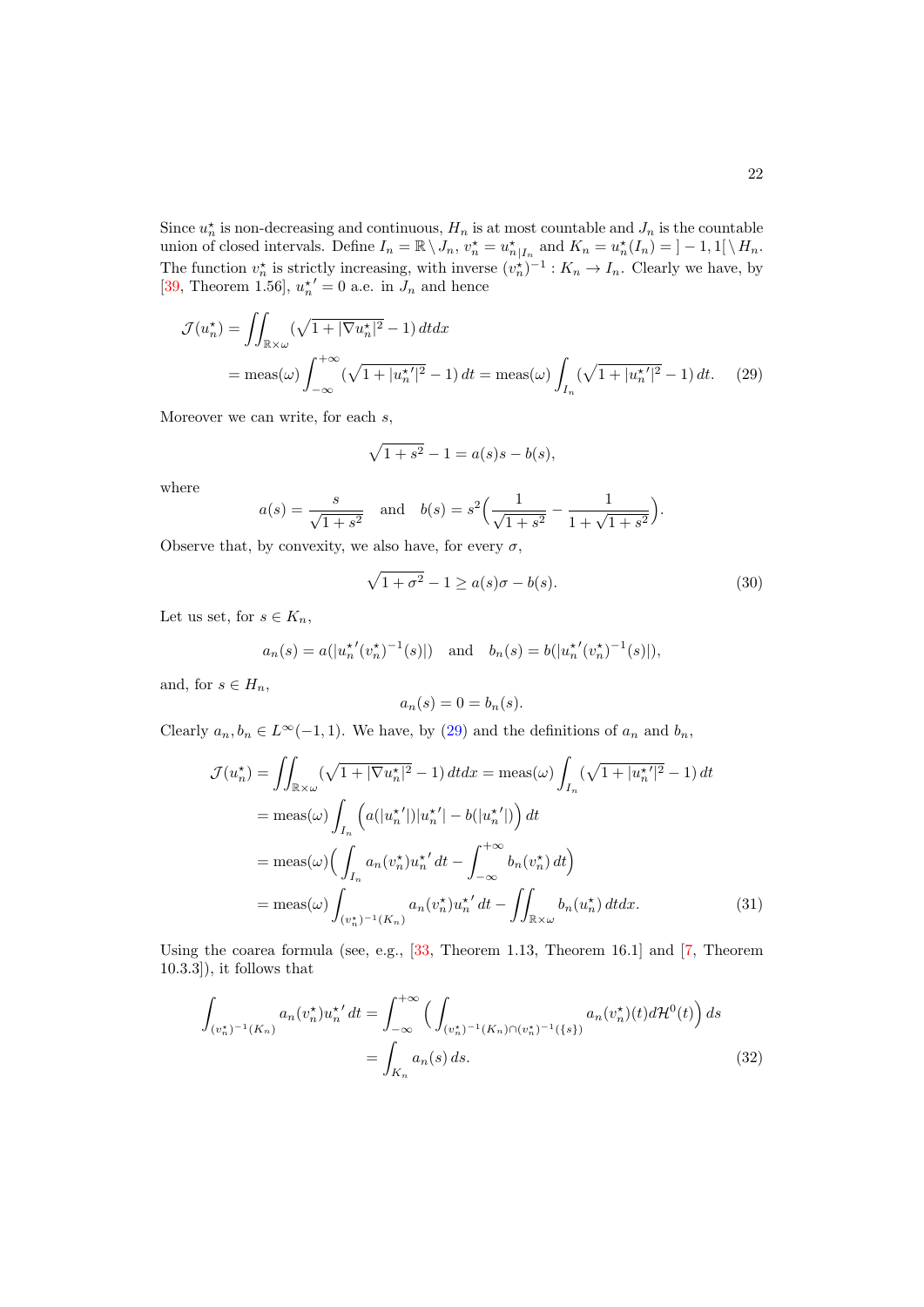Combining  $(31)$  and  $(32)$  and using  $(27)$  we obtain

$$
\mathcal{J}(u_n^*) = \int_{-1}^1 a_n(s) \operatorname{meas}(\omega) ds - \iint_{\mathbb{R}\times\omega} b_n(u_n) dt dx
$$
  
\n
$$
\leq \int_{-1}^1 a_n(s) \operatorname{Per}(E_s(u_n)) ds - \delta \int_D a_n(s) ds - \iint_{\mathbb{R}\times\omega} b_n(u_n) dt dx
$$
  
\n
$$
= \int_{-1}^1 a_n(s) \Big( \iint_{\mathbb{R}\times\omega} |D\chi_{E_s(u_n)}| \Big) ds - \delta \int_D a_n(s) ds - \iint_{\mathbb{R}\times\omega} b_n(u_n) dt dx
$$
  
\n
$$
= \int_{-\infty}^{+\infty} \Big( \iint_{\mathbb{R}\times\omega} a_n(u_n) |D\chi_{E_s(u_n)}| \Big) ds - \delta \int_D a_n(s) ds - \iint_{\mathbb{R}\times\omega} b_n(u_n) dt dx.
$$
\n(33)

Applying the coarea formula one more time, we obtain, from [\(33\)](#page-22-0),

$$
\mathcal{J}(u_n^{\star}) \leq \iint_{\mathbb{R}\times\omega} \left( a(|u_n^{*'}(v_n^{\star})^{-1}(u_n)|) |\nabla u_n| - b(|u_n^{*'}(v_n^{\star})^{-1}(u_n)|) \right) dt dx - \delta \int_D a_n(s) ds
$$

and hence, using [\(30\)](#page-21-3),

$$
\mathcal{J}(u_n^*) \le \iint_{\mathbb{R}\times\omega} (\sqrt{1+|\nabla u_n|^2} - 1) dt dx - \delta \int_D a_n(s) ds
$$

$$
= \mathcal{J}(u_n) - \delta \int_D a_n(s) ds.
$$

In order to achieve [\(28\)](#page-20-0) it is sufficient to show that

<span id="page-22-0"></span>
$$
\liminf_{n \to +\infty} \int_D a_n(s) \, ds > 0.
$$

Suppose by contradiction that

$$
\lim_{n \to +\infty} \int_D a_n(s) \, ds = 0.
$$

At first, using a change of variable formula, we notice that

$$
\int_{D} a_n(s) ds = \int_{D \cap K_N} \frac{u_n^{*'}((v_n^{*})^{-1}(s))}{\sqrt{1 + (u_n^{*'}((v_n^{*})^{-1}(s)))^2}} ds
$$
  
\n
$$
= \int_{-\infty}^{+\infty} \Big( \int_{(v_n^{*})^{-1}(D \cap K_n) \cap (v_n^{*})^{-1}(\{s\})} \frac{u_n^{*'}(t)}{\sqrt{1 + (u_n^{*'}(t))^2}} d\mathcal{H}^{0}(t) \Big) ds
$$
  
\n
$$
= \int_{(v_n^{*})^{-1}(D \cap K_n)} \frac{(u_n^{*'}(t))^2}{\sqrt{1 + (u_n^{*'}(t))^2}} dt.
$$

As  $D \subseteq [-d, d]$ , for some  $d \in [0, 1]$ , there is  $a > 0$  such that  $u^*(-a) < -d$ ,  $u^*(a) > d$ , and

$$
\lim_{n \to +\infty} u_n^*(\pm a) = u^*(\pm a).
$$

Hence, by monotonicity, we get

$$
(v_n^*)^{-1}(D \cap K_n) \subseteq (u_n^*)^{-1}(D) \subseteq [-a, a],
$$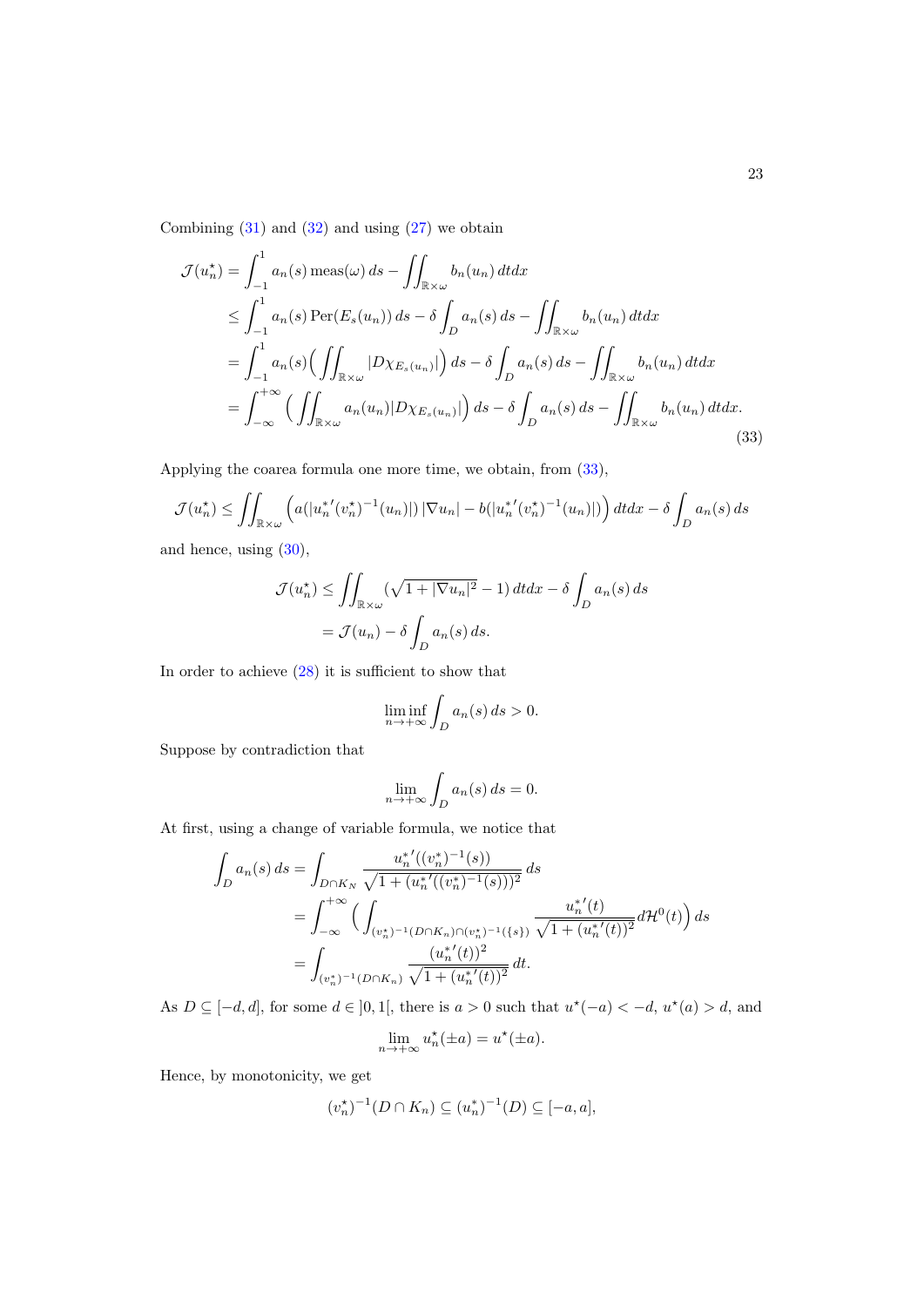for all *n* sufficiently large. For each  $\varepsilon > 0$ , set

$$
A_n = \{t \in [-a,a] : \chi_{(\upsilon_n^*)^{-1}(D \cap K_n)}(t) u_n^{\star'}(t) \geq \varepsilon\}.
$$

We have

$$
\int_{(v_n^*)^{-1}(D\cap K_n)} \frac{(u_n^{*'}(t))^2}{\sqrt{1 + (u_n^{*'}(t))^2}} dt
$$
\n
$$
= \int_{(v_n^*)^{-1}(D\cap K_n)} \frac{(\chi_{(v_n^*)^{-1}(D\cap K_n)}(t) u_n^{*'}(t))^2}{\sqrt{1 + (\chi_{(v_n^*)^{-1}(D\cap K_n)}(t) u_n^{*'}(t))^2}} dt
$$
\n
$$
\geq \frac{\varepsilon^2}{\sqrt{1 + \varepsilon^2}} \operatorname{meas}(A_n).
$$

Hence the sequence  $(\chi_{(v_n^*)^{-1}(D \cap K_n)} u_n^{*'}|_n$  converges to 0 in measure in  $[-a, a]$  and then, maybe by taking a subsequence if necessary,

$$
\lim_{n \to +\infty} \int_{(v_n^*)^{-1}(D \cap K_n)} u_n^{*'}(t) dt = 0.
$$

As

$$
\int_{(v_n^*)^{-1}(D \cap K_n)} u_n^{*'}(t) dt = \text{meas}(D \cap K_n) = \text{meas}(D),
$$

we get a contradiction. This concludes the proof of Claim 3.

From Claim 2 and the lower semicontinuity of the variations with respect to the  $L^1_{\text{loc}}$ convergence, we infer, for a.e.  $s \in ]-1,1[,$ 

$$
\operatorname{Per}(E_s(u)) = \iint_{\mathbb{R}\times\omega} |D\chi_{E_s(u)}| \le \liminf_{n\to+\infty} \iint_{\mathbb{R}\times\omega} |D\chi_{E_s(u)}| = \liminf_{n\to+\infty} \operatorname{Per}(E_s(u_n)).
$$

Claim 3 and [1, Lemma 1.5] imply that, for a.e.  $s \in |-1, 1|$ ,  $\text{Per}(E_s(u)) = \text{meas}(\omega)$  $Per(E_s(u^*))$  and hence  $E_s(u)$  coincides with  $E_s(u^*)$  up to a set having zero measure. By using the representation

$$
v(x) = \int_{-\infty}^{+\infty} \kappa_s(v)(x) \, ds,
$$

where

$$
\kappa_s(v) = \begin{cases} \chi_{E_s(v)} & \text{if } s > 0, \\ -1 + \chi_{E_s(v)} & \text{if } s \le 0, \end{cases}
$$

we finally conclude that  $u = u^*$ .

With Theorem [4.1](#page-18-0) at hand, we obtain a complete description of the interface between the two phases. Indeed, combining Theorem [4.1](#page-18-0) and Proposition [3.3](#page-14-0) immediately yields the following statement.

**Corollary 4.2.** Let  $\omega$  be a non-empty open bounded set in  $\mathbb{R}^{N-1}$  and assume  $(h_1)$ . Then there exists, up to translations, a unique minimizer u of  $\mathcal{I}_{\omega}$  in  $\mathcal{E}_{\omega}$ . Furthermore, u coincides with its increasing rearrangement  $u^*$  and  $u \in C^1(\omega \times \mathbb{R})$  if and only if

$$
\max_{[-1,1]} F(s) < 1.
$$

In this case  $u \in C^2(\omega \times \mathbb{R})$  and it satisfies equation [\(6\)](#page-3-1) in the classical sense.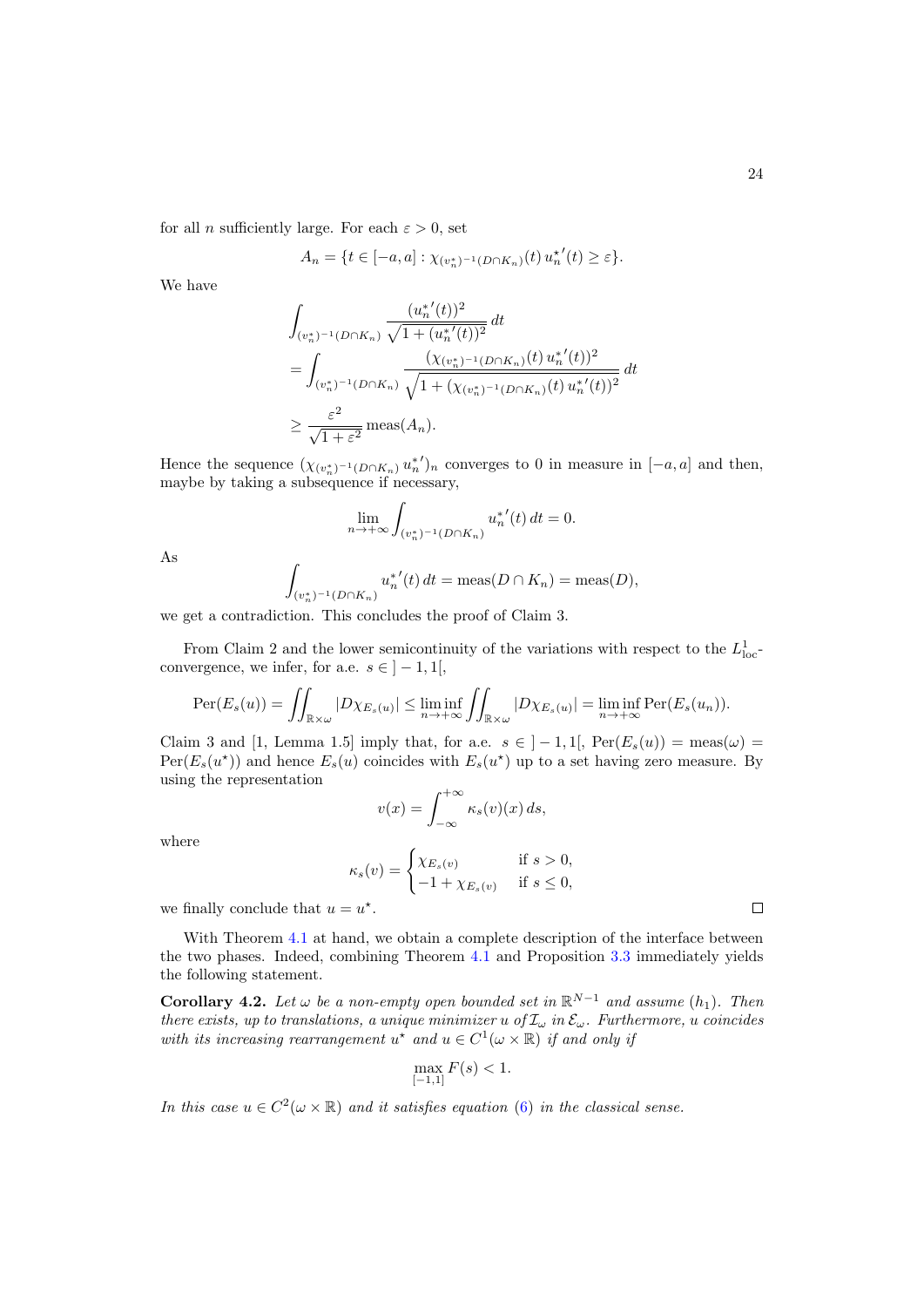*Proof.* Suppose  $u \in \mathcal{E}_{\omega}$  is a minimizer of  $\mathcal{I}_{\omega}$ . By Theorem [4.1,](#page-18-0) we have  $u = u^*$ . Since  $u^*$ is a minimizer of  $\mathcal I$  in  $\mathcal E$ , Proposition [3.3](#page-14-0) applies. In particular, u is uniquely determined up to translations. If  $\max_{[-1,1]} F(s) < 1$ , then  $u^* \in C^2(\mathbb{R})$ , hence  $u \in C^2(\omega \times \mathbb{R})$  and it satisfies equation [\(6\)](#page-3-1) in the classical sense. If  $\max_{[-1,1]} F(s) \geq 1$ , we can take  $t_0 \in \mathbb{R}$ such that  $F(u^*(t)) < 1$  for all  $t < t_0$  and  $F(u^*(t_0)) = 1$ . Then  $(u^*)'(t_0) = +\infty$ , thus  $u \notin C^1(\omega \times \mathbb{R}).$  $\Box$ 

Observe also that even when the condition

$$
\max_{[-1,1]} F(s) < 1
$$

is not satisfied, the profile of the optimal transition  $u$  is smooth in the sense that the boundary of the set  $\{(x, y) \in \omega \times \mathbb{R} \times \mathbb{R} \mid y < u(x)\}\$ is a  $C^2$  manifold. Indeed at the points of discontinuity, both  $u'$  and  $u''$  diverge.

We conclude with a final remark. As a consequence of the last statement, we can derive a rigidity assertion similar to [\[22,](#page-26-10) Theorem 1.1]. Indeed, as a particular case of the results of [\[13\]](#page-25-12), we infer that if  $u \in C^2(\mathbb{R}^N) \cap L^\infty(\mathbb{R}^N)$  solves [\(6\)](#page-3-1) and  $\sup_{\mathbb{R}^N} |\nabla u| < \infty$ , then for every  $x \in \mathbb{R}^N$ , we have

$$
1 - 1/\sqrt{1 + |\nabla u(x)|^2} \le F(u(x)).
$$

Moreover, if the equality holds for some point  $x_0 \in \mathbb{R}^N$ , then there exists a function  $h: \mathbb{R} \to \mathbb{R}, \, \alpha \in \mathbb{R}$  and a vector  $\beta \in \mathbb{R}^N$  such that, for every  $x \in \mathbb{R}^N$ ,

$$
u(x) = h(\alpha + \beta \cdot x).
$$

Therefore, if  $u \in C^2(\mathbb{R}^N) \cap L^{\infty}(\mathbb{R}^N)$  solves  $(6)$ ,  $\nabla u$  is bounded and there exists an open bounded set  $\omega \subset \mathbb{R}^{N-1}$  such that u minimizes the energy functional  $\mathcal{I}_{\omega}$  in  $\mathcal{E}_{\omega}$ , in particular u satisfies

$$
\lim_{x_1 \to \pm \infty} u(x_1, x_2, \dots, x_N) = \pm 1 \quad \text{uniformly a.e. with respect to } (x_2, \dots, x_N) \in \omega,
$$

then  $u$  coincides with its increasing rearrangement  $u^*$  and the equality

$$
1 - 1/\sqrt{1 + |\nabla u(x)|^2} = F(u(x))
$$

holds for every  $x \in \mathbb{R} \times \omega$ . Observe that this can happen if and only if  $\max_{[-1,1]} F(s) < 1$ . As a consequence of [\[13\]](#page-25-12), u is a function of  $x_1$  only.

Acknowledgment. The authors are grateful to Pierpaolo Omari for interesting and helpful discussions.

## References

- <span id="page-24-0"></span>[1] F. Andreu, V. Caselles and J.M. Mazón, A Fisher–Kolmogorov equation with finite speed of propagation, J. Differential Equations 248 (2010) 2528–2561.
- <span id="page-24-1"></span>[2] G. Alberti, Some remarks about a notion of rearrangement, Ann. Scuola Norm. Sup. Pisa Cl. Sci. 29 (2000), 457–472.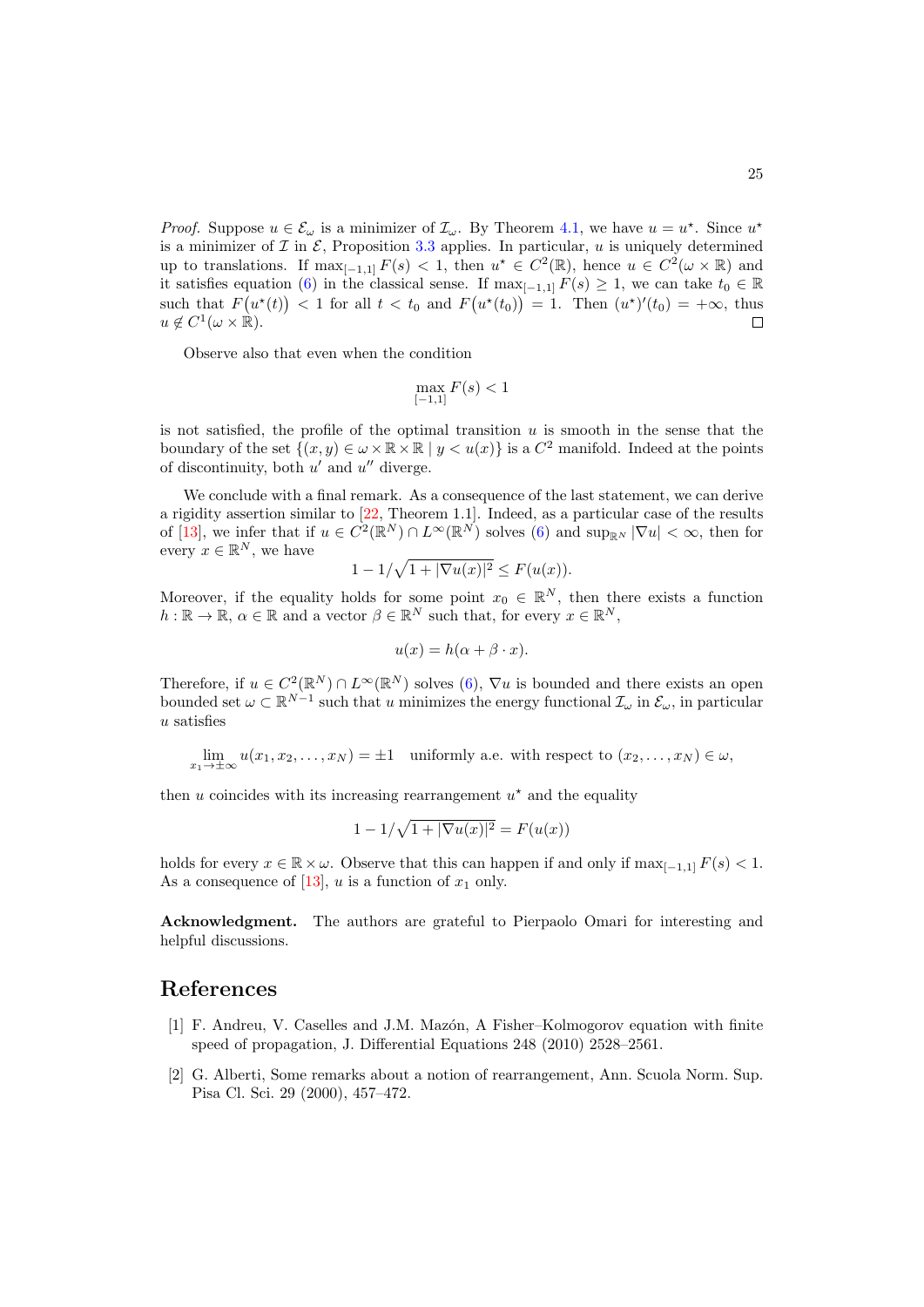- <span id="page-25-1"></span>[3] S. Allen and J.W. Cahn, A microscopic theory for antiphase boundary motion and its application to antiphase domain coarsening, Acta Metall. 27 (1979), 1084–1095.
- <span id="page-25-6"></span>[4] L. Ambrosio and X. Cabré, Entire solutions of semilinear elliptic equations in  $\mathbb{R}^3$  and a conjecture of De Giorgi, J. Amer. Math. Soc. 13 (2000), 725–739.
- <span id="page-25-15"></span>[5] L. Ambrosio, N. Fusco and D. Pallara, "Functions of bounded variation and free discontinuity problems", Clarendon Press, New York, 2000.
- <span id="page-25-14"></span>[6] G. Anzellotti, The Euler equation for functionals with linear growth, Trans. Amer. Math. Soc. 290 (1985), 483–501.
- <span id="page-25-16"></span>[7] H. Attouch, G. Buttazzo and G. Michaille, "Variational Analysis in Sobolev and BV Spaces", Society for Industrial and Applied Mathematics, Philadelphia, 2006.
- <span id="page-25-10"></span>[8] M.T. Barlow, R.F. Bass and C. Gui, The Liouville property and a conjecture of De Giorgi, Comm. Pure Appl. Math. 53 (2000), 1007–1038.
- <span id="page-25-7"></span>[9] H. Berestycki, L. Caffarelli and L. Nirenberg, Further qualitative properties for elliptic equations in unbounded domains, Ann. Scuola Norm. Sup. Pisa Cl. Sci. 25 (1997), 69–94.
- <span id="page-25-11"></span>[10] H. Berestycki, F. Hamel and R. Monneau, One-dimensional symmetry of bounded entire solutions of some elliptic equations, Duke Math. J. 103 (2000), 375–396.
- <span id="page-25-2"></span>[11] F. Bethuel, H. Brezis and F. Helein, "Ginzburg-Landau Vortices", Birkhauser, Boston, 1994.
- <span id="page-25-4"></span>[12] M. Burns and M. Grinfeld, Steady state solutions of a bi-stable quasi-linear equation with saturating flux, European J. Appl. Math. 22 (2011), 317–331.
- <span id="page-25-12"></span>[13] L. Caffarelli, N. Garofalo and F. Segala, A gradient bound for entire solutions of quasi-linear equations and its consequences, Comm. Pure Appl. Math. 47 (1994), 1457–1473.
- <span id="page-25-3"></span>[14] L. Caffarelli and A. Cordoba, Uniform convergence of a singular perturbation problem. Comm. Pure Appl. Math. 48 (1995), 1–12.
- <span id="page-25-5"></span>[15] J. Campos, P. Guerrero, O. Sánchez and J. Soler, On the analysis of traveling waves to a nonlinear flux limited reaction–diffusion equation, Annales de l'Institut Henri Poincare (C) Nonlinear Analysis 30 (2013), 141–155.
- <span id="page-25-0"></span>[16] J. Cahn and J. Hilliard, Free energy of a nonuniform system I. Interfacial free energy. J. Chem. Phys 28 (1958), 258–267.
- <span id="page-25-9"></span>[17] G. Carbou, Unicité et minimalité des solutions d'une équation de Ginzburg-Landau, Ann. Inst. H. Poincaré Anal. Non Linéaire 12 (1995), 305–318.
- <span id="page-25-13"></span>[18] D. Danielli and N. Garofalo, Properties of entire solutions of non-uniformly elliptic equations arising in geometry and in phase transitions, Calc. Var. Partial Differential Equations, 15 (2002), 451–491.
- <span id="page-25-8"></span>[19] M. del Pino, M. Kowalczyk, and J. Wei, On De Giorgi's conjecture in dimension  $N > 9$ , Ann. of Math. 174 (2011), 1485–1569.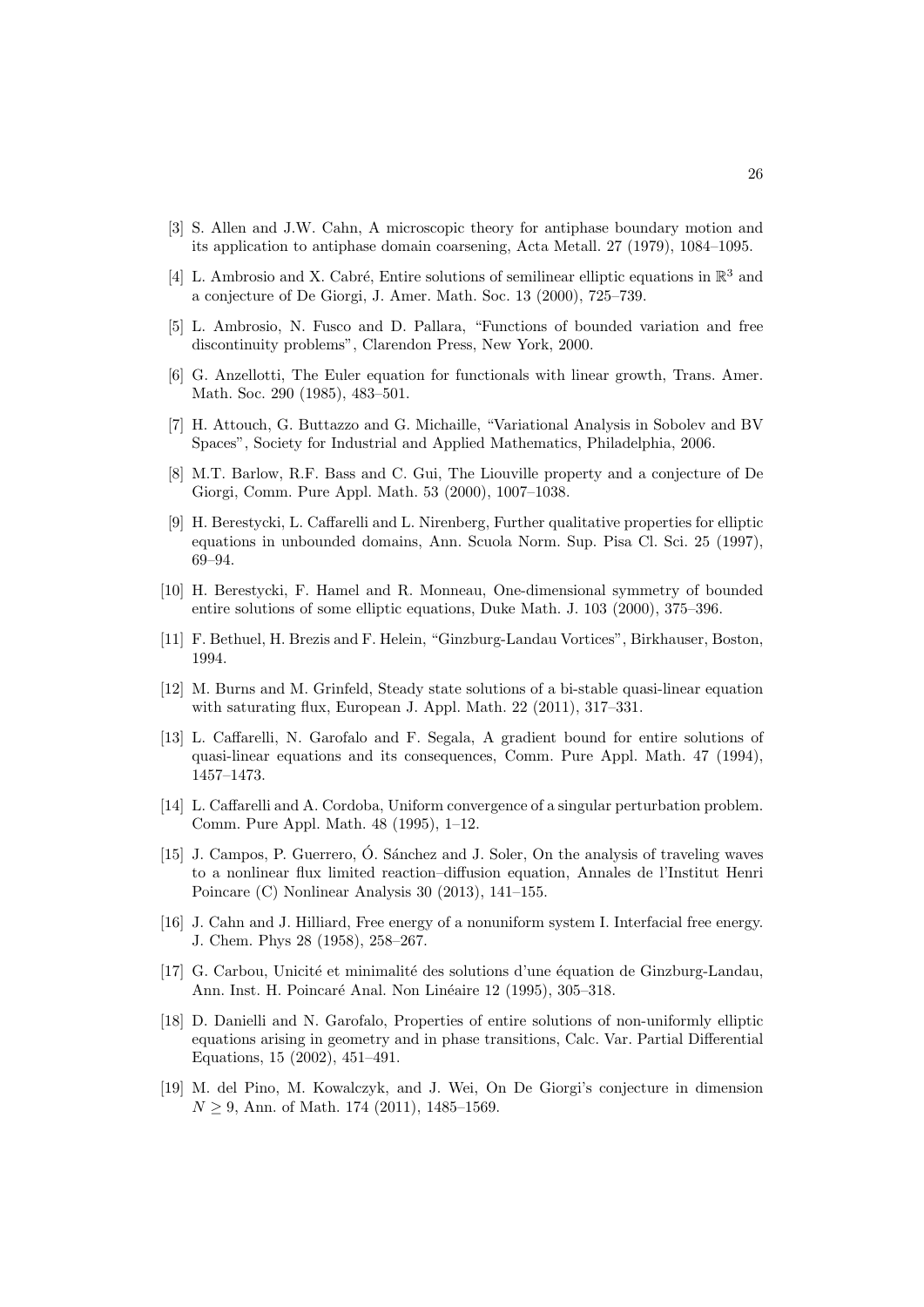- <span id="page-26-7"></span>[20] A. Farina, Symmetry for solutions of semilinear elliptic equations in  $\mathbb{R}^N$  and related conjectures, Papers in memory of Ennio De Giorgi, Ricerche Mat. 48 (1999), suppl., 129–154.
- <span id="page-26-8"></span>[21] A. Farina, Symmetry for solutions of semilinear elliptic equations in  $\mathbb{R}^N$  and related conjectures, Atti Accad. Naz. Lincei Cl. Sci. Fis. Mat. Natur. Rend. Lincei (9) Mat. Appl. 10 (1999), 255–265.
- <span id="page-26-10"></span>[22] A. Farina, Some remarks on a conjecture of De Giorgi, Calc. Var. Partial Differential Equations 8 (1999), 233–245.
- <span id="page-26-11"></span>[23] A. Farina. One-dimensional symmetry for solutions of quasilinear equations in  $\mathbb{R}^2$ , Boll. Unione Mat. Ital. Sez. B Artic. Ric. Mat. (8) 6 (2003), 685–692.
- <span id="page-26-12"></span>[24] A. Farina, B. Sciunzi and E. Valdinoci, Bernstein and De Giorgi type problems: new results via a geometric approach. Ann. Sc. Norm. Super. Pisa Cl. Sci. 7 (2008), 741– 791.
- <span id="page-26-9"></span>[25] A. Farina and E. Valdinoci, Rigidity results for elliptic PDEs with uniform limits: an abstract framework with applications, Indiana Univ. Math. J. 60 No. 1 (2011), 121–142.
- <span id="page-26-6"></span>[26] A. Farina and E. Valdinoci, 1D symmetry for solutions of semilinear and quasilinear elliptic equations. Trans. Amer. Math. Soc. 363 (2011), 579–609.
- <span id="page-26-5"></span>[27] A. Farina and E. Valdinoci, The state of the art for a conjecture of De Giorgi and related problems. Recent progress on reaction-diffusion systems and viscosity solutions, World Sci. Publ., Hackensack, NJ, 2009, 74–96.
- <span id="page-26-0"></span>[28] G. W. Gibbons and P. K. Townsend, Bogomol'nyi equation for intersecting domain walls, Phys. Rev. Lett. 83 (1999), no. 9, 1727–1730.
- <span id="page-26-13"></span>[29] E. Giusti, "Minimal surfaces and functions of bounded variation", Birkhäuser Verlag, Basel, 1984.
- <span id="page-26-4"></span>[30] N. Ghoussoub and C. Gui, On a conjecture of De Giorgi and some related problems, Math. Ann. 311 (1998), 481–491.
- <span id="page-26-14"></span>[31] B. Kawohl, "Rearrangements and convexity of level sets in PDE", Lectures Notes in Math. 1150, Springer-Verlag, Berlin, 1985.
- <span id="page-26-3"></span>[32] A. Kurganov and P. Rosenau, On reaction processes with saturating diffusion, Nonlinearity 19 (2006), 171–193.
- <span id="page-26-15"></span>[33] J. Mal´y, "Lectures on Change of Variables in Integral", Department of Mathematics, University of Helsinki, 2001 (available online at [http://www.math.helsinki.fi/](http://www.math.helsinki.fi/~analysis/GraduateSchool/maly/gs.pdf) [~analysis/GraduateSchool/maly/gs.pdf](http://www.math.helsinki.fi/~analysis/GraduateSchool/maly/gs.pdf) ).
- <span id="page-26-1"></span>[34] L. Modica and S. Mortola, Un esempio di Γ-convergenza. (Italian) Boll. Un. Mat. Ital. B (5) 14 (1977), no. 1, 285–299.
- <span id="page-26-2"></span>[35] L. Modica, Γ-convergence to minimal surfaces problem and global solutions of  $\Delta u =$  $2(u^3 - u)$ . Proceedings of the International Meeting on Recent Methods in Nonlinear Analysis (Rome, 1978), Pitagora, Bologna, 1979, pp. 223–244.